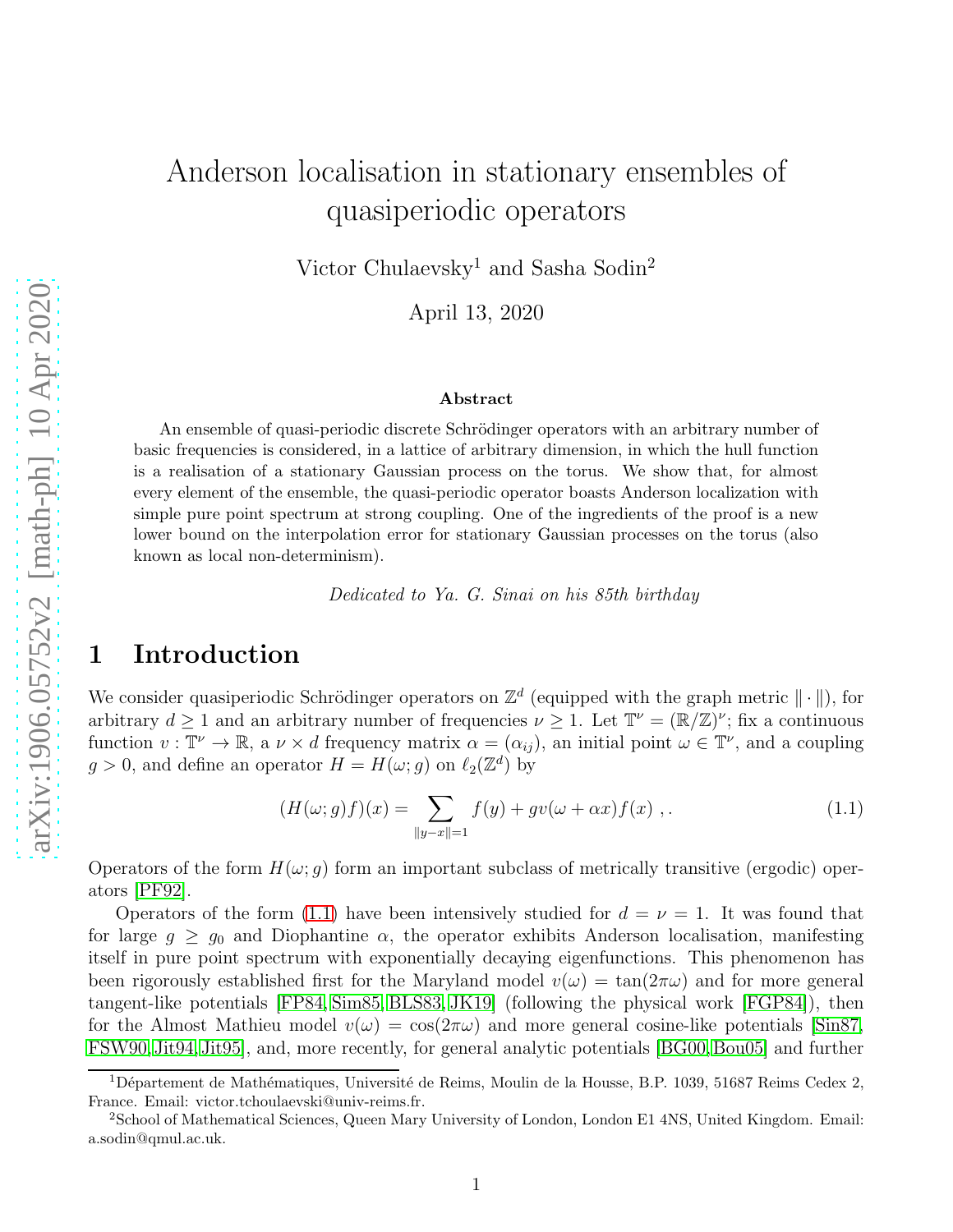for potentials in Gevrey classes [\[Kle05,](#page-16-6) [Kle14\]](#page-16-7). We refer to the survey [\[MJ17\]](#page-17-3) for a review of the state of art. In [\[BGS01\]](#page-15-3), Anderson localisation was established for a class of analytic potentials for  $d=1$  and  $\nu=1,2$ .

Much less is known for  $d > 1$ . The analysis of tangent-like potentials was extended to higher dimension in [\[BLS83\]](#page-15-0). In [\[Cra83\]](#page-16-8), quasiperiodic potentials exhibiting pure point spectrum were constructed using an inverse spectral procedure. In [\[BGS02\]](#page-15-4), Anderson localisation at strong coupling was proved for analytic potentials and  $d = \nu = 2$ ; this result is perturbative, meaning that for each  $\omega$  localisation holds outside a set of frequencies the measure of which tends to zero as  $g \to \infty$ . In [\[Bou07\]](#page-15-5), the result of [\[BGS02\]](#page-15-4) was extended to arbitrary  $d = \nu$ , and in [\[JLS20\]](#page-16-9) – to arbitrary d and  $\nu$ . We also mention the work [\[KS19\]](#page-16-10) on delocalisation, i.e. the existence of absolutely continuous spectrum, at weak coupling (for an operator in the continuum).

These results raised the question whether Anderson localisation persists when  $v$  is less smooth, e.g. has a finite number of derivatives. Another question is whether localisation holds in the non-perturbative setting for  $d > 1$ , under a usual Diophantine condition on the frequency. As these questions are yet to be answered for explicit v such as  $v(\theta) = \sum_j \cos \theta_j$ , it was suggested in [\[Chu11,](#page-16-11) [Chu14\]](#page-16-12) to study the properties of  $(1.1)$  for typical hull functions v: namely, v is chosen as a realisation of a stochastic process on  $\mathbb{T}^{\nu}$ . Related ideas appeared in the work [\[Cha07\]](#page-16-13). In these works, Anderson localisation was established for  $v$  sampled from a class of (non-stationary) stochastic processes, constructed to ensure the required properties. Here, we extend these results to the more natural class of stationary Gaussian processes on the torus:

<span id="page-1-0"></span>
$$
v(\omega) = \sum_{\ell \in (2\pi\mathbb{Z})^{\nu}} \frac{g_{\ell} \cos\langle \omega, \ell \rangle + h_{\ell} \sin\langle \omega, \ell \rangle}{\sqrt{W(\ell)}}, \quad \omega \in \mathbb{T}^{\nu}, \tag{1.2}
$$

where  $g_{\ell}$  and  $h_{\ell}$  are jointly independent standard Gaussian random variables, and  $W: 2\pi\mathbb{Z}^{\nu} \to \mathbb{R}_{+}$ is a spectral weight. Denote the underlying probability space by  $(\Theta, \mathcal{B}^{\Theta}, \mathbb{P}^{\Theta})$ ; to emphasise the dependence on  $\theta$ , we write  $v(\omega) = v(\omega, \theta)$ . Denote the operator corresponding to  $\theta \in \Theta$  by  $H(\omega, \theta; g)$ .

<span id="page-1-2"></span>**Theorem 1.** Assume that  $W: 2\pi \mathbb{Z}^{\nu} \to \mathbb{R}_{+}$  is such that

$$
c||\ell||^{\nu+\delta} \le W(\ell) \le Ce^{C||\ell||^{\zeta}}, \quad \ell \in 2\pi\mathbb{Z}^{\nu},
$$

for some  $\kappa, \zeta, \delta > 0$ , and  $C, c > 0$ , and that  $\alpha$  satisfies the Diophantine condition

$$
dist(\alpha x, \mathbb{Z}^{\nu}) \ge c' \|x\|^{-A} , \quad x \in \mathbb{Z}^d \setminus \{0\}
$$
\n
$$
(1.3)
$$

<span id="page-1-3"></span>with some  $A > 0$  and  $c' > 0$ . If  $(A + 1)\zeta < 1$ , then there exists a map  $\Theta^+ : \mathbb{R}_+ \to \mathcal{B}^{\Theta}$  such that  $\mathbb{P}^{\Theta}(\Theta^+(g)) \to 1$  as  $g \to +\infty$ , and for every  $\theta \in \Theta^+(g)$  and almost every  $\omega \in \mathbb{T}^{\nu}$ , the spectrum of the operator  $H(\omega, \theta; g)$  constructed from [\(1.2\)](#page-1-0) is pure point, and every eigenfunction  $\psi$  of  $H(\omega, \theta; g)$ satisfies

<span id="page-1-1"></span>
$$
\sup_{x \in \mathbb{Z}^d} |\psi(x)|e^{\|x\|} < \infty \tag{1.4}
$$

*Remark* 1.1. According to a theorem of Groshev [\[Gro38,](#page-16-14) [BV10\]](#page-15-6), for  $\alpha$  in a set of full measure the condition [\(1.3\)](#page-1-1) holds with any  $A > d/\nu$ .

Remark 1.2. As part of the proof, we show in Lemma [2.11](#page-10-0) that the number of "resonances" is uniformly bounded. For processes with uniformly Lipschitz realisation, our uniform bound  $k_{\text{max}} = \nu + 1$  is optimal, as  $\nu + 1$ -fold resonances are known to be topologically unavoidable. For a different class of Gaussian processes, the same conclusion was established in [\[Chu11\]](#page-16-11).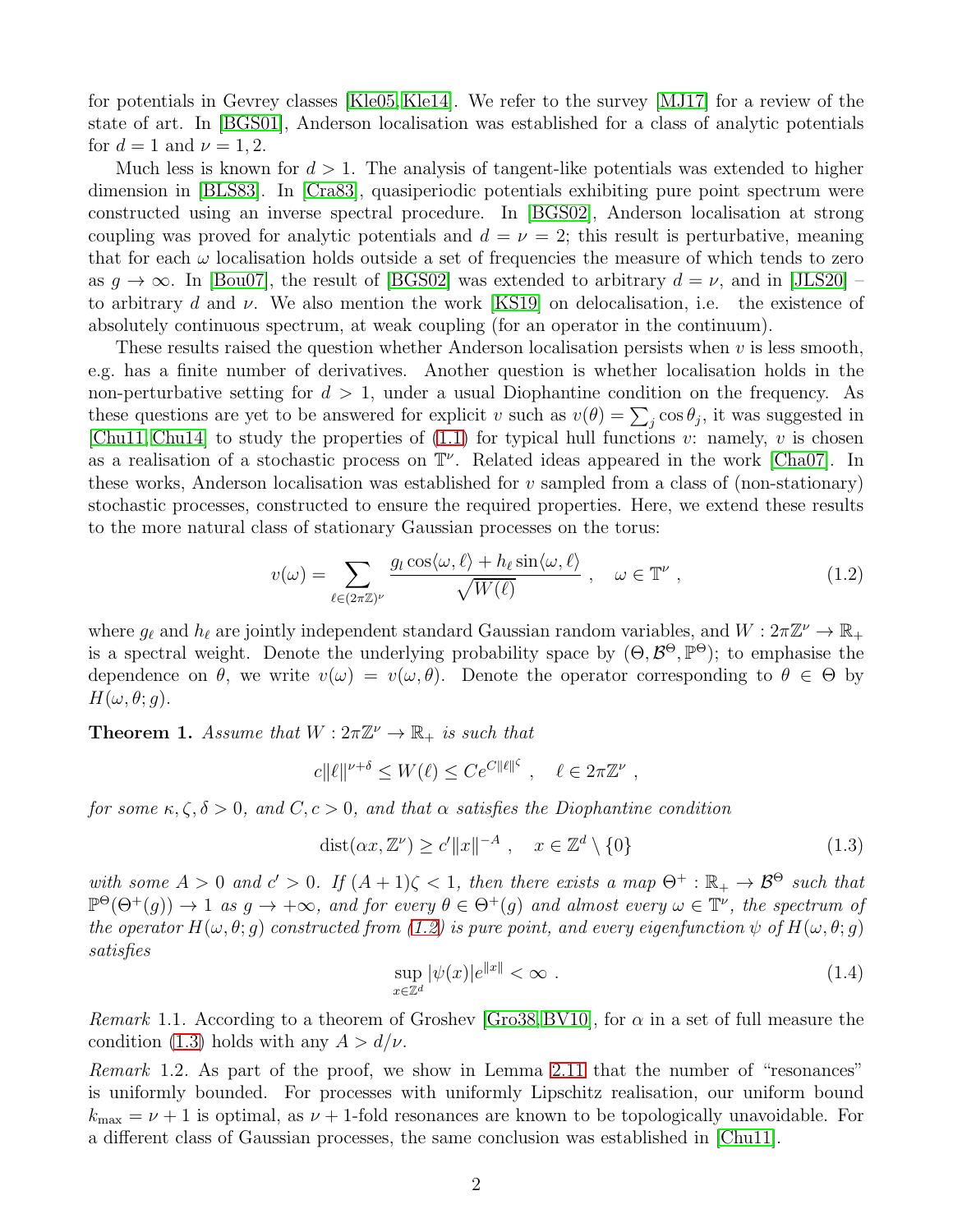The main theorem follows from two propositions. The first one, Proposition [1.3,](#page-2-0) establishes the conclusion of Theorem [1](#page-1-2) in a more abstract setting, when  $\omega + \alpha x$  in [\(1.1\)](#page-0-0) is replaced with an orbit of an ergodic action of  $\mathbb{Z}^d$  on a metric probability space  $\Omega$ . The second one, Proposition [1.5,](#page-3-0) confirms that the assumptions are satisfied for the process [\(1.2\)](#page-1-0).

A general localisation theorem In this section, we replace the torus  $\mathbb{T}^{\nu}$  with a metric probability space  $(\Omega, \mathcal{B}^{\Omega}, \mathbb{P}^{\Omega}, \text{dist})$  of finite metric dimension, i.e. we assume that there exists  $\nu > 0$  (not necessarily integer) such that, for any  $\epsilon \in (0,1]$ ,  $\Omega$  admits an  $\epsilon$ -net of cardinality at most  $(C/\epsilon)^{\nu}$ . Let  $T: \Omega \times \mathbb{Z}^d \to \Omega$  be an ergodic action of  $\mathbb{Z}^d$  on  $\Omega$  satisfying the Diophantine property

$$
(\mathbf{UPA})_A \quad \inf_{\omega} \min_{0 < \|x\| \le L} \text{dist}(T^x \omega, \omega) \ge cL^{-A} \;, \quad L \in \mathbb{N} \; . \tag{1.5}
$$

For the case of  $\mathbb{T}^{\nu}$  with the action  $T^{x}\omega = \omega + \alpha x$ , the condition  $(\mathbf{UPA})_A$  boils down to the Diophantine property [\(1.3\)](#page-1-1).

Let  $(\Theta, \mathbb{B}^{\Theta}, \mathbb{P}^{\Theta})$  be an additional probability space, and let  $v(\omega, \theta)$  be a (modification of a) stochastic process defined on  $\Theta$  and taking values in the space of uniformly  $\kappa$ -Hölder-continuous functions from  $\Omega$  to  $\mathbb R$  (for some fixed  $\kappa > 0$ ), so that for any  $\omega \in \Omega$  the conditional distribution of the random variable  $v(\omega, \cdot)$  conditioned on the values of the process in the complement to the  $\epsilon$ -neighbourhood  $Q_{\epsilon}(\omega)$  of  $\omega$  is absolutely continuous and admits a density satisfying the local interpolation bound

$$
(\mathbf{LIB})_{\eta} \quad p_{\omega}(t \mid \Omega \setminus Q_{\epsilon}(\omega)) \le \exp(C\epsilon^{-\eta}) \;, \quad \epsilon \in (0, \epsilon_0]!. \tag{1.6}
$$

Then we replace [\(1.1\)](#page-0-0) with the more general metrically transitive operator

$$
(H(\omega,\theta;g)f)(x) = \sum_{\|y-x\|=1} f(y) + gv(T^x\omega,\theta)f(x) . \tag{1.7}
$$

<span id="page-2-0"></span>**Proposition 1.3.** Assume that the assumptions  $(\text{UPA})_A$  and  $(\text{LIB})_{\eta}$  hold with A and  $\eta$  such that  $A\eta < 1$ . Then there exists a map  $\Theta^+ : \mathbb{R}_+ \to \mathcal{B}^\Theta$  such that  $\mathbb{P}^\Theta(\Theta^+(g)) \to 1$  as  $g \to +\infty$ , and for every  $\theta \in \Theta^+(q)$  and almost every  $\omega \in \Omega$ , the spectrum of the operator  $H(\omega, \theta; q)$  is pure point, and every eigenfunction  $\psi$  satisfies

$$
\sup_{x} |\psi(x)|e^{\|x\|} < \infty . \tag{1.8}
$$

Remark 1.4. Proposition [1.3](#page-2-0) (and, accordingly, also Theorem [1\)](#page-1-2) can be strengthened in several directions, without invoking new methods:

- 1. the rate of exponential decay [\(1.4\)](#page-1-3) can be improved to  $\sup_x |\psi(x)|e^{mg||x||} < \infty$  for an arbitrary  $m_q = o(g);$
- 2. on the event  $\Theta^+(q)$ , the operator can be shown to exhibit dynamical localisation (our bounds on the eigenfunctions are sufficient to control the eigenfunction correlators [\[Aiz94,](#page-15-7) [ASFH01,](#page-15-8) [AW15\]](#page-15-9));
- 3. on the event  $\Theta^+(q)$ , the spectrum of H can be shown to be simple (see [\[Chu14\]](#page-16-12), building on the method of [\[KM06\]](#page-16-15)).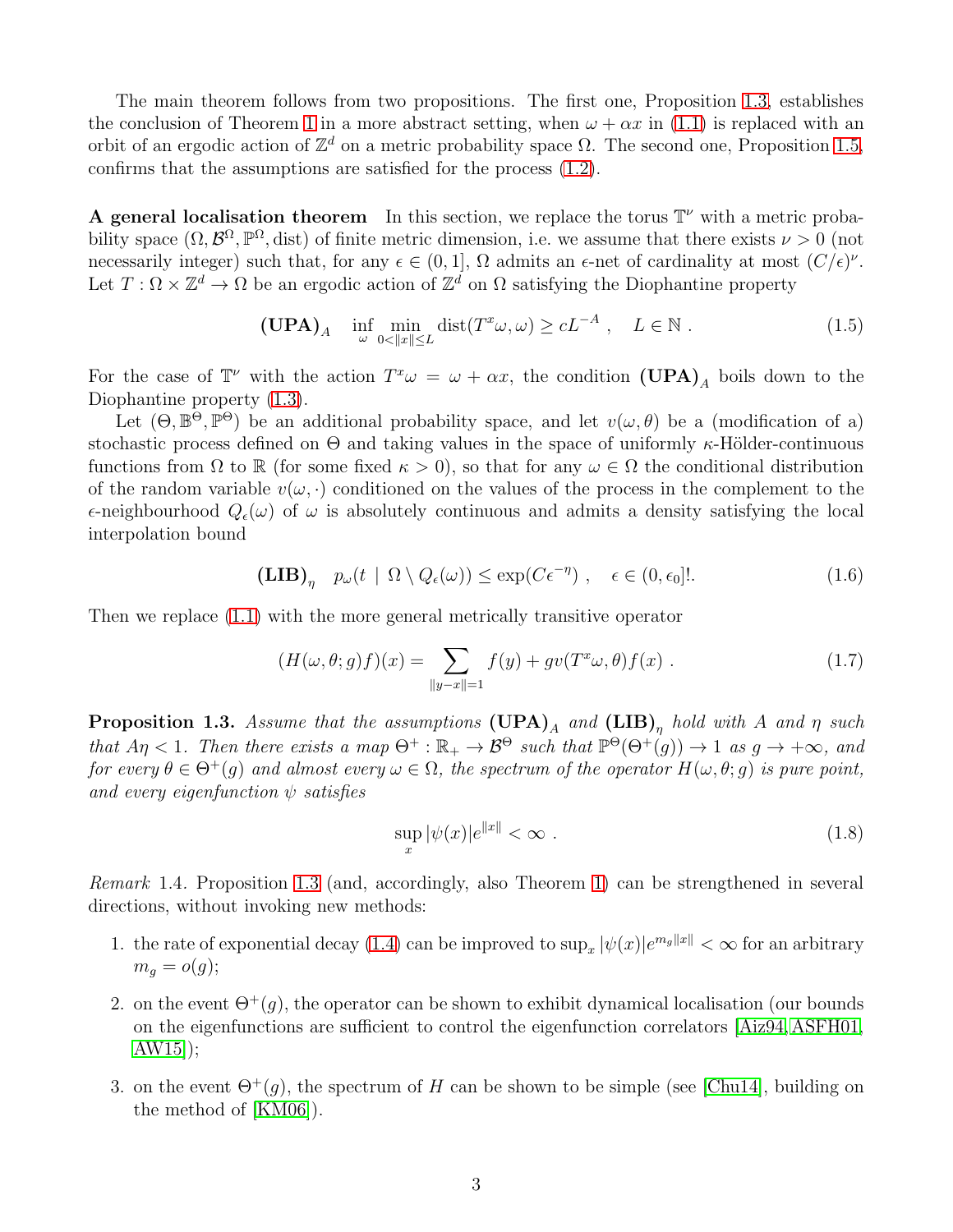Interpolation of stationary processes Consider a stationary Gaussian process

$$
v(\omega) = \sum_{\ell \in (2\pi\mathbb{Z})^{\nu}} \frac{g_{\ell} \cos\langle \omega, \ell \rangle + h_{\ell} \sin\langle \omega, \ell \rangle}{\sqrt{W(\ell)}}, \quad \omega \in \mathbb{T}^{\nu}, \tag{1.9}
$$

as in [\(1.2\)](#page-1-0). For  $0 < \epsilon \leq 1/2$  let

$$
\mathbf{V}(\epsilon) = \text{Var}\left(v(\omega) \,|\, \{v(\omega')\,:\,\omega' \in \mathbb{T}^{\nu} \,,\, \|\omega' - \omega\| \geq \epsilon\}\right)
$$

be the conditional variance of  $v(\omega)$  conditioned on the complement to the  $\epsilon$ -neighbourhood of  $\omega$ (here and forth  $\|\cdot\| = \|\cdot\|_{\infty}$  is the  $\ell_{\infty}$  distance from 0 on  $\mathbb{T}^{\nu}$ ).

<span id="page-3-0"></span>**Proposition 1.5.** Assume that there exists a non-decreasing function  $M : \mathbb{R}_+ \to \mathbb{R}_+$  such that

$$
\int_{t_0}^{\infty} \frac{\log M(t)}{t^2} dt < \infty \;, \quad K = \sum_{\ell \in 2\pi \mathbb{Z}^\nu} \frac{W(\ell)}{M(\|\ell\|)} < \infty \; . \tag{1.10}
$$

Then for

<span id="page-3-1"></span>
$$
0 < \epsilon \le \min\left(\frac{1}{2}, \frac{e}{2} \int_0^\infty \frac{\log M(t)}{t^2} dt\right)
$$

the conditional variance  $\mathbf{V}(\epsilon)$  admits the lower bound

$$
\mathbf{V}(\epsilon) \ge \frac{1}{C_{\nu} K \epsilon^{2\nu} M (S^{-1}(\frac{2}{e}\epsilon))}, \quad \text{where} \quad S(t) = \int_{t}^{\infty} \frac{\log M(\tau)}{\tau^{2}} d\tau, \quad C_{\nu} = e^{2} 2^{\nu}.
$$

Remark 1.6. The asymptotic behaviour of  $\mathbf{V}(\epsilon)$  as  $\epsilon \to +0$  is an aspect of the interpolation problem for stationary Gaussian processes, going back to [\[Kol41\]](#page-17-4). The interpolation problem was studied, for the  $\nu = 1$  case of the full-space process

<span id="page-3-2"></span>
$$
\tilde{v}(\xi) = \int_{\mathbb{R}^{\nu}} \frac{\cos\langle \xi, \lambda \rangle d B_1(\lambda) + \sin\langle \xi, \lambda \rangle d B_2(\lambda)}{\sqrt{(2\pi)^d W(\lambda)}}, \quad \xi \in \mathbb{R}^{\nu}, \tag{1.11}
$$

in [\[DM76,](#page-16-16)  $\S 4.13$  and Ch. 6] (where  $B_1$  and  $B_2$  are Brownian motions). The connection with the theory of de Branges spaces and Krein strings, established in these works, allows, in particular, to compute  $V(\epsilon)$  explicitly in several examples. A condition of the form [\(1.10\)](#page-3-1) is unavoidable: for sufficiently regular weights  $W$ , it holds for an appropriately chosen majorant  $M$  whenever  $V(\epsilon) \not\equiv 0.$ 

Quantitative bounds for  $V(\epsilon)$  in the  $\nu = 1$  case of [\(1.11\)](#page-3-2) were obtained by [\[CD82\]](#page-16-17), building on the work [\[Cuz77\]](#page-16-18). When applied to [\(1.11\)](#page-3-2), our method yields marginally weaker bounds for  $W(\lambda) \propto |\lambda|^{\alpha}$  and marginally stronger ones for any faster-growing W, particularly, for  $W(\lambda) \propto$  $\exp(||\lambda||^{\zeta})$ . Another advantage is that our estimate is somewhat more explicit, and adjusts easily to the process on the torus  $\mathbb{T}^{\nu}$  (for arbitrary  $\nu$ ), as is required here. On the other hand, it is conceivable that a bound sufficient for Theorem [1](#page-1-2) can be also obtained by the method of [\[CD82\]](#page-16-17).

Proof of Theorem [1.](#page-1-2) Assume that

$$
c||\ell||^{\nu+\delta} \le W(\ell) \le C \exp(C||\ell||^{\zeta}).
$$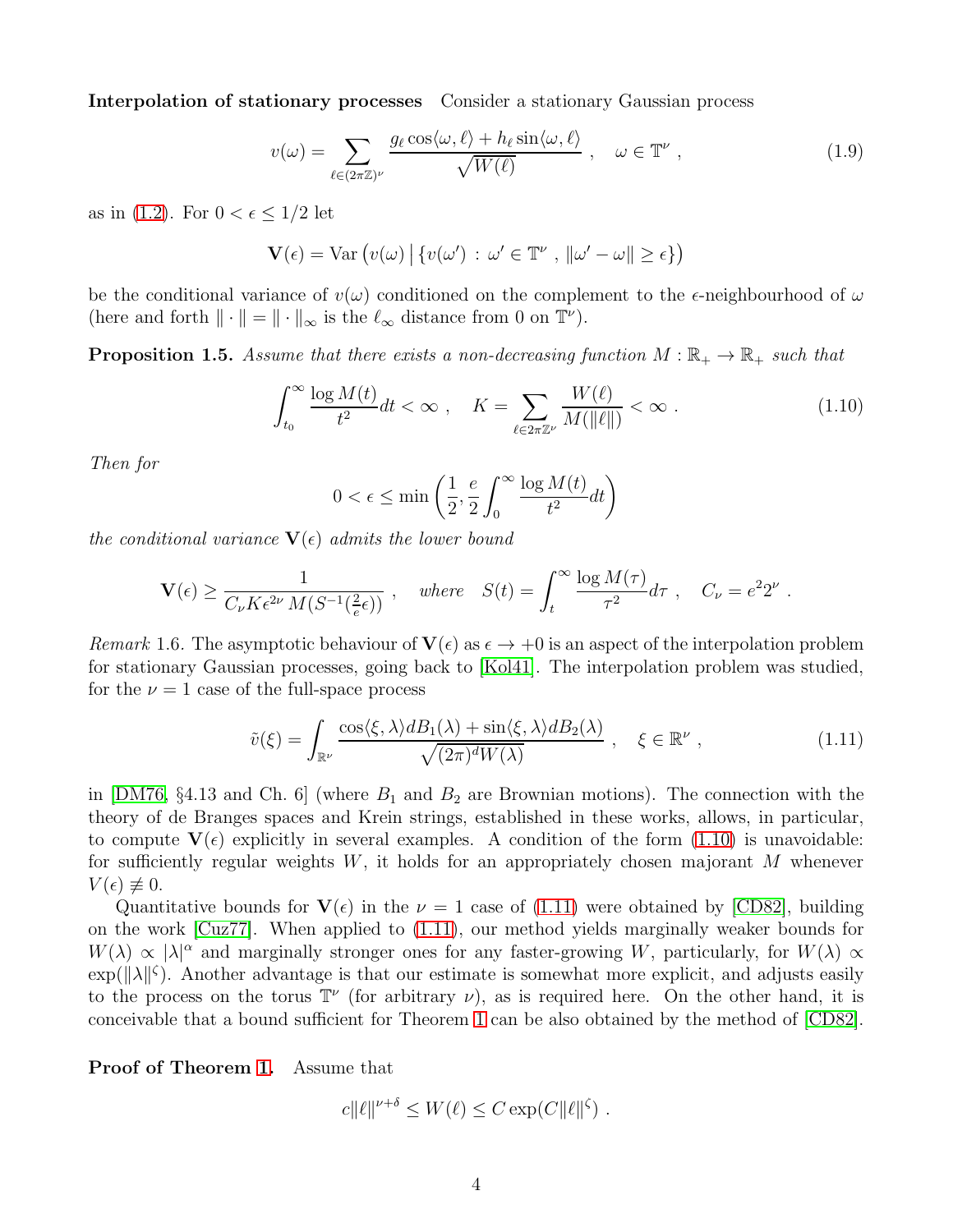Fix  $0 < \kappa < \delta$ ; the lower bound ensures that the realisations of v are almost surely uniformly  $\kappa$ -Hölder continuous. From the upper bound,

$$
\sum_{\ell} \frac{W(\ell)}{M(\|\ell\|)} < \infty , \quad \text{where} \quad M(t) = e^{2Ct^{\zeta}}
$$

.

We apply Proposition [1.5:](#page-3-0)

$$
S(t) = \int_t^{\infty} \frac{2C\tau^{\zeta}}{\tau^2} d\tau \le C_1 t^{-(1-\zeta)}, \quad S^{-1}(\epsilon) \le C_2 \epsilon^{-\frac{1}{1-\zeta}},
$$

therefore

$$
\mathbf{V}(\epsilon) \ge \frac{1}{C_3 \exp(C_4 \epsilon^{-\frac{\zeta}{1-\zeta}})} ,
$$

i.e.  $(LIB)_{\eta}$  holds with  $\eta = \zeta/(1-\zeta)$ . The assumption  $\zeta(A+1) < 1$  ensures that  $\eta A < 1$ , hence we can apply Proposition [1.3.](#page-2-0)

# 2 Multiscale analysis: Proof of Proposition [1.3](#page-2-0)

The proof of Proposition [1.3](#page-2-0) is based on multi-scale analysis, originating in the work [\[FS83\]](#page-16-19) on random operators. Our version of the argument, building on [\[Chu11,](#page-16-11) [Chu14\]](#page-16-12), is organised as follows: a deterministic inductive procedure is established in Proposition [2.4](#page-5-0) of Section [2.1,](#page-4-0) and then, in Section [2.2,](#page-9-0) we verify that the conditions of Proposition [2.4](#page-5-0) are satisfied for our random operator (on an event of full probability). The main technical difference compared to the works [\[Chu11,](#page-16-11) [Chu14\]](#page-16-12) is the use of  $2L \times L$  rectangles (and more generally  $2L \times L \times \cdots \times L$  cuboids) instead of squares and cubes in the induction.

#### <span id="page-4-0"></span>2.1 Scale induction

In this section, H is a fixed discrete Schrödinger operator acting on  $\ell_2(\mathbb{Z}^d)$ . For a finite  $B \subset \mathbb{Z}^d$ , denote by  $H_B$  the restriction of H to B, i.e.  $H_B = P_B H P_B^*$ , where  $P_B : \ell_2(\mathbb{Z}^d) \to \ell_2(B)$  is the coordinate projection. For  $E \in \mathbb{R}$ , let  $G_E[H_B] = (H_B - E)^{-1}$  be the resolvent of  $H_B$  at  $E$ .

The multi-scale induction involves the parameters  $m > 0$ ,  $b \in (0, 1)$ ,  $\gamma \in (2 - b, \infty)$  and  $J \in \mathbb{N}$ , which will be fixed throughout the argument (that is, one may choose them tailored to the operator  $H$ ). Their rôles are as follows:

- $m$  is a "mass", controlling the rate of exponential decay of the Green function in infinite volume;
- b is responsible for the deterioration of the mass: on the scale L, the mass will be  $m(1 +$  $L^{-(1-b)}$ );
- $\gamma$  is responsible for the growth of scales: we fix  $L_0$  (the scale of the box used as the induction base), and let  $L_{k+1} = \lfloor L_k^{\gamma}$  $\begin{bmatrix} \gamma \\ k \end{bmatrix}$ ;
- $J > 1$  controls the number of "resonances".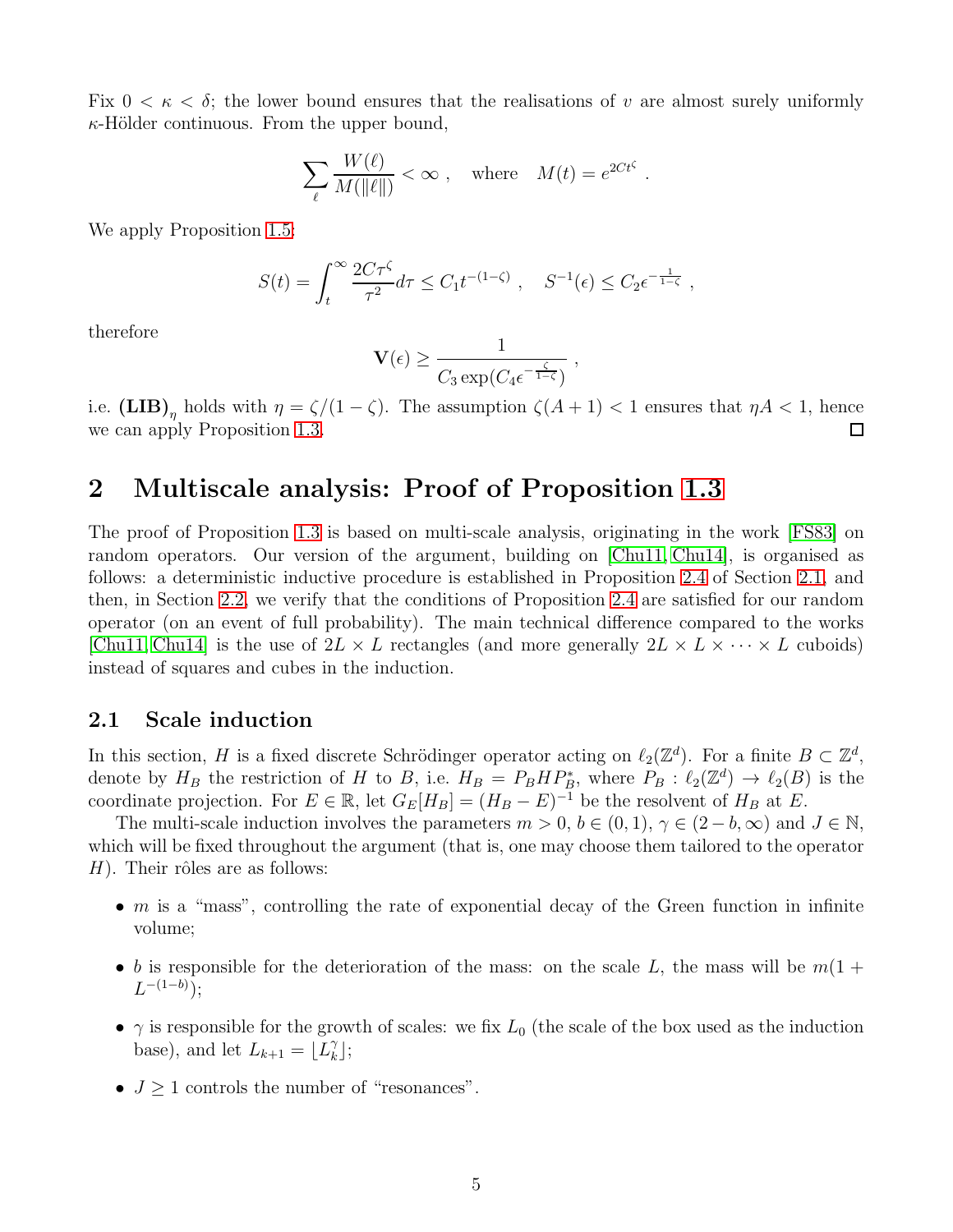Definition 2.1. A box is a product of d intervals:  $B = I_1 \times \cdots \times I_d \subset \mathbb{Z}^d$ . We denote by  $\mathfrak B$  the collection of all boxes, and by  $\mathfrak{B}_2$  the collection of sets  $b_1 \setminus b_2$ , where  $b_1, b_2$  are boxes.

A box  $R \subset \mathbb{Z}^d$  is called an L-rectangle if  $d-1$  of the intervals in the product are of cardinality  $2L + 1$  (i.e. of length  $2L$ ) and one is of cardinality  $L + 1$  (i.e. of length L).

The boundary of  $s \subset \mathbb{Z}^d$  is the set  $\partial s \subset \mathbb{Z}^d \times \mathbb{Z}^d$  of pairs  $(u, u') \in s \times (\mathbb{Z}^d \setminus s)$  such that  $||u - u'|| = 1$ . The projection of ∂s onto the first coordinate is denoted  $\partial_{in} s$ (⊂ s).

Definition 2.2. Given  $E \in \mathbb{R}$ , an L-rectangle R is called E-regular if

<span id="page-5-2"></span>
$$
\forall x, y \in \partial_{\text{in}} R \quad \text{s.t. } \|x - y\| \ge L : \quad |G_E[H_R](x, y)| \le e^{-m(L + L^b)} \ . \tag{2.1}
$$

Otherwise,  $R$  is called  $E$ -singular.

A set  $B \subset \mathbb{Z}^d$  is called  $(E, L)$ -resonant if there exists  $s \in \mathcal{B}_2 \cap 2^B$  such that  $||G_E[H_s]|| >$  $\exp(\frac{mL^b}{16J})$ ; otherwise, B is called  $(E, L)$ -nonresonant.

Definition 2.3. Let  $J \geq 1$ . A collection  $\mathfrak{S} \subset 2^{\mathbb{Z}^d} \setminus {\{\varnothing\}}$  is said to be J-sparse in  $B \subset \mathbb{Z}^d$  if  $\mathfrak{S} \cap 2^B$  does not contain J pairwise disjoint sets. We colloquially write, for example, "E-resonant" L-rectangles are 2-sparse in  $s$ " as a shorthand for "the collection of all  $E$ -resonant L-rectangles is 2-sparse in the set  $s$ ".

<span id="page-5-0"></span>**Proposition 2.4.** For any  $m > 0$ ,  $b \in (0,1)$ ,  $\gamma \in (2 - b, \infty)$  and  $J \ge 1$  there exists  $L_* =$  $L_*(m, b, \gamma, J, d)$  such that the following holds whenever  $L_0 \geq L_*$ . Assume that for any  $E \subset \mathbb{R}$ 

- (1) for any  $k \geq 0$ ,  $(E, L_k)$ -resonant  $L_{k+1}$ -rectangles are J-sparse in any  $L_{k+2}$ -rectangle, and 2-sparse in the box  $[-L_{k+2}, L_{k+2}]^d$ ;
- (2) E-singular  $L_0$ -rectangles are J-sparse in any  $L_1$  rectangle.

Then

(a) the spectrum of  $H$  is pure point;

(b) for any eigenfunction  $\psi$ ,  $\sup_x |\psi(x)| \exp(\frac{m}{16} ||x||) < \infty$ .

Remark 2.5. The denominator 16 in (b) can be replaced with any number greater than 1.

In this section we prove Proposition [2.4,](#page-5-0) which will be derived from

<span id="page-5-1"></span>**Proposition 2.6.** For any  $m > 0$ ,  $b \in (0, 1)$  and  $J \ge 1$  the following holds for  $L \ge L_*(m, b, J, d)$ . Fix  $E \in \mathbb{R}$ , and suppose R' is an L'-rectangle such that

- (1) E-singular L-rectangles are J-sparse in  $R'$ ;
- (2)  $R'$  is  $(E, L)$ -nonresonant;

$$
(3) L \le L' \le \exp(\frac{mL^b}{100dJ}).
$$

Then

(a) for any  $x, y \in R'$  with  $||x - y|| \ge 4JL$ 

$$
|G_E[H_{R'}](x,y)| \le e^{-\frac{m}{2}||x-y||} \tag{2.2}
$$

(b) if  $100JL^{2-b} \le L' \le \exp(\frac{mL^b}{100\nu J})$ , then R' is E-regular.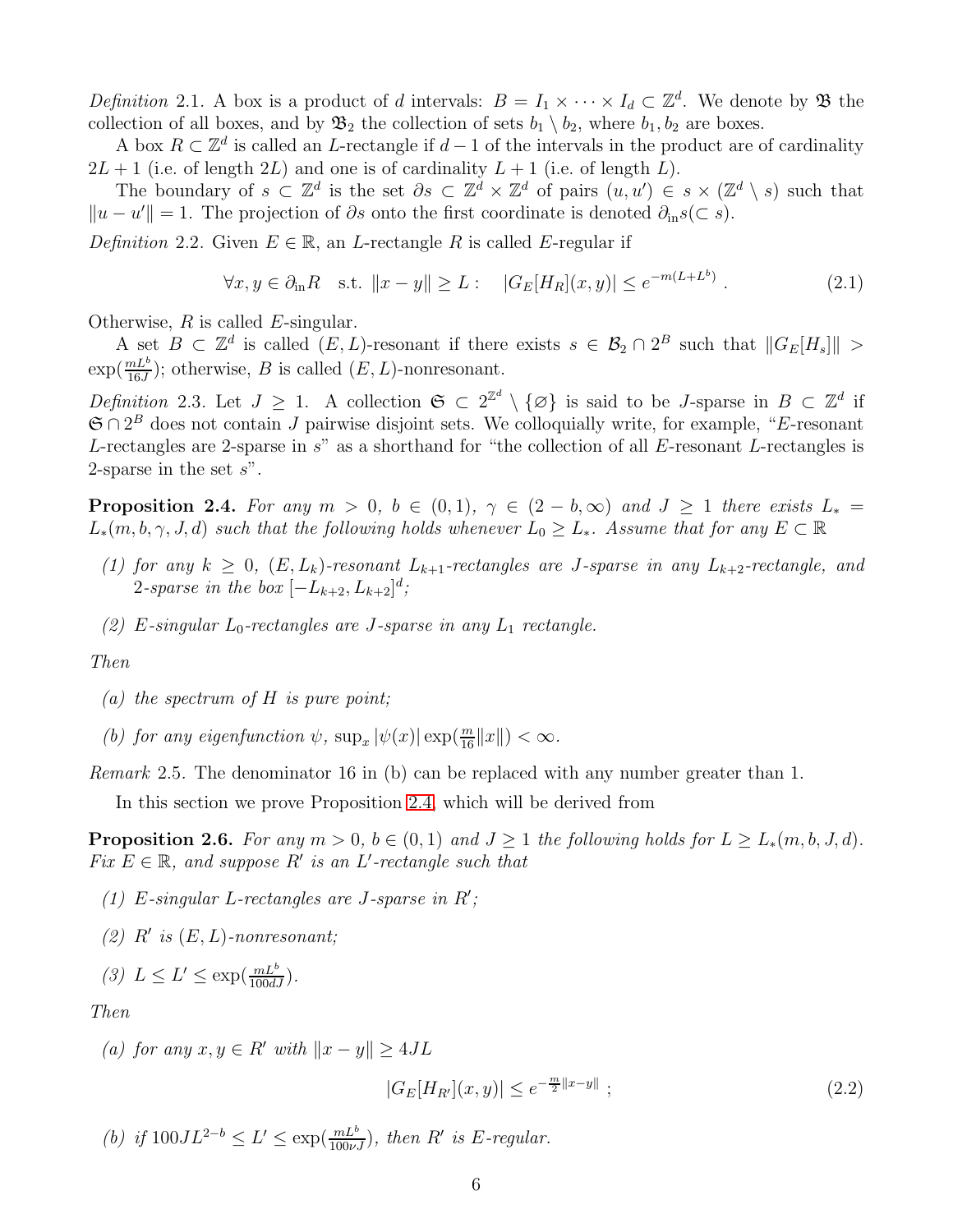*Proof of Proposition [2.4.](#page-5-0)* First, we fix E and prove by induction that, for any  $k \geq 0$ , E-singular  $L_k$ -rectangles are J-sparse in any  $L_{k+1}$ -rectangle. By the second assumption, this property holds for  $k = 0$ . Assume that the property holds for some k and fails for  $k + 1$ . Then there is an  $L_{k+2}$ rectangle R'' containing J disjoint singular  $L_{k+1}$ -rectangles  $R'_j$ ,  $j = 1, \dots, J$ . By the induction hypothesis, E-singular  $L_k$ -rectangles are J-sparse in each of the  $R'_j$ . By the first assumption, at least one of them, say,  $R'_1$ , is  $(E, L_k)$ -nonresonant. Also, if  $L_0$  is large enough, then  $L = L_k$  and  $L' = L_{k+1} = \lfloor L^{\gamma} \rfloor$  satisfy the inequalities

<span id="page-6-0"></span>
$$
100JL^{2-b} \le L' \le \exp(\frac{mL^b}{100dJ}) \; .
$$

Thus  $R'_1$  satisfies all the conditions of part (b) of Proposition [2.6,](#page-5-1) and is therefore E-regular, in contradiction to our assumption.

Second, we show that for any E and  $k \geq 0$ , and any  $(E, L_k)$ -nonresonant  $L_{k+1}$  rectangle  $R'$ ,

$$
\forall x, y \in R': \quad \left( \|x - y\| \ge 4JL_k \implies |G_E[H_{R'}](x, y)| \le \exp\left(-\frac{m}{2}||x - y||\right) \right). \tag{2.3}
$$

This follows from part (a) of Proposition [2.6,](#page-5-1) using the first step of the current proof to verify the first condition of the proposition.

Now we are in position to prove the proposition. Schnol's lemma [\[Ber68\]](#page-15-10) implies that for almost any E with respect to the spectral measure of H there exists a non-trivial formal solution  $\psi$  of the eigenfunction equation  $H\psi = E\psi$  such that  $|\psi(x)| \leq (||x|| + 1)^d$ . By the first assumption,  $(E, L_k)$ -resonant  $L_{k+1}$ -rectangles are 2-sparse in the box  $[-L_{k+2}^d, L_{k+2}^d]$ . By the second step of the current proof, any  $(E, L_k)$ -nonresonant  $L_{k+1}$ -rectangle R' satisfies [\(2.3\)](#page-6-0), hence for any point  $x \in R'$ with  $dist(x, \partial_{\text{in}} R') \geq 4JL_k$ 

<span id="page-6-1"></span>
$$
|\psi(x)| \leq \sum_{uu' \in \partial R'} |G_E[H_{R'}](x, u)||\psi(u')|
$$
  
 
$$
\leq (3L_{k+1})^d e^{-2mJL_k} (1 + L_{k+2})^d \leq e^{-mJL_k} .
$$
 (2.4)

The right-hand side of [\(2.4\)](#page-6-1) tends to zero as  $k \to \infty$ . Fix a point  $x_*$  such that  $\psi(x_*) \neq 0$ , then for  $k \geq k_0 = k_0(x_*)$  the inequality has to fail, i.e. every  $L_{k+1}$ -rectangle  $R' \ni x_*$  such that  $dist(x_*, \partial_{\text{in}} R') \geq 4JL_k$  has to be  $(E, L_k)$ -resonant.<sup>[1](#page-6-2)</sup>

Let  $\tilde{R}' \subset [-L_{k+2}, L_{k+2}]^d \setminus [x_* - 4JL_k, x_* + 4JL_k]^d$  be an  $L_{k+1}$ -rectangle. Then there exists an  $L_{k+1}$ -rectangle R' disjoint from  $\tilde{R}'$  such that  $R' \ni x_*$  and  $dist(x_*, \partial_{\text{in}} R') \geq 4JL_k$ . As R' is  $(E, L_k)$ -resonant, we conclude that  $\tilde{R}'$  is  $(E, L_k)$ -nonresonant. This implies that

$$
\forall k \ge k_0(x_*) \,\forall x \, \left( \Vert x \Vert \in [8JL_k, L_{k+2} - 3L_{k+1}] \implies |\psi(x)| \le e^{-mJL_k} \right) \,.
$$
 (2.5)

In particular,  $\psi$  lies in  $\ell_2(\mathbb{Z}^d)$ . This holds for every  $\psi$ , hence the spectrum of H is pure point.

Consider the function  $\phi(x) = |\psi(x)|e^{\frac{m}{16}||x||}$ . From [\(2.5\)](#page-6-3),  $\phi$  is bounded by 1 on the set

<span id="page-6-3"></span>
$$
\bigcup_{k \ge k_0} \left\{ x \in \mathbb{Z}^d \mid ||x|| \in [8JL_k, 16JL_k] \right\} .
$$

Applying the first inequality in [\(2.4\)](#page-6-1), we obtain that  $\phi$  is bounded by 1 on  $\{\|x\| \geq 8JL_{k_0}\}\.$  Thus  $\phi$  is bounded, as claimed.  $\phi$  is bounded, as claimed.

<span id="page-6-2"></span><sup>&</sup>lt;sup>1</sup>We may assume that for all  $k L_{k+1} \ge (10J)^{100} L_k$ .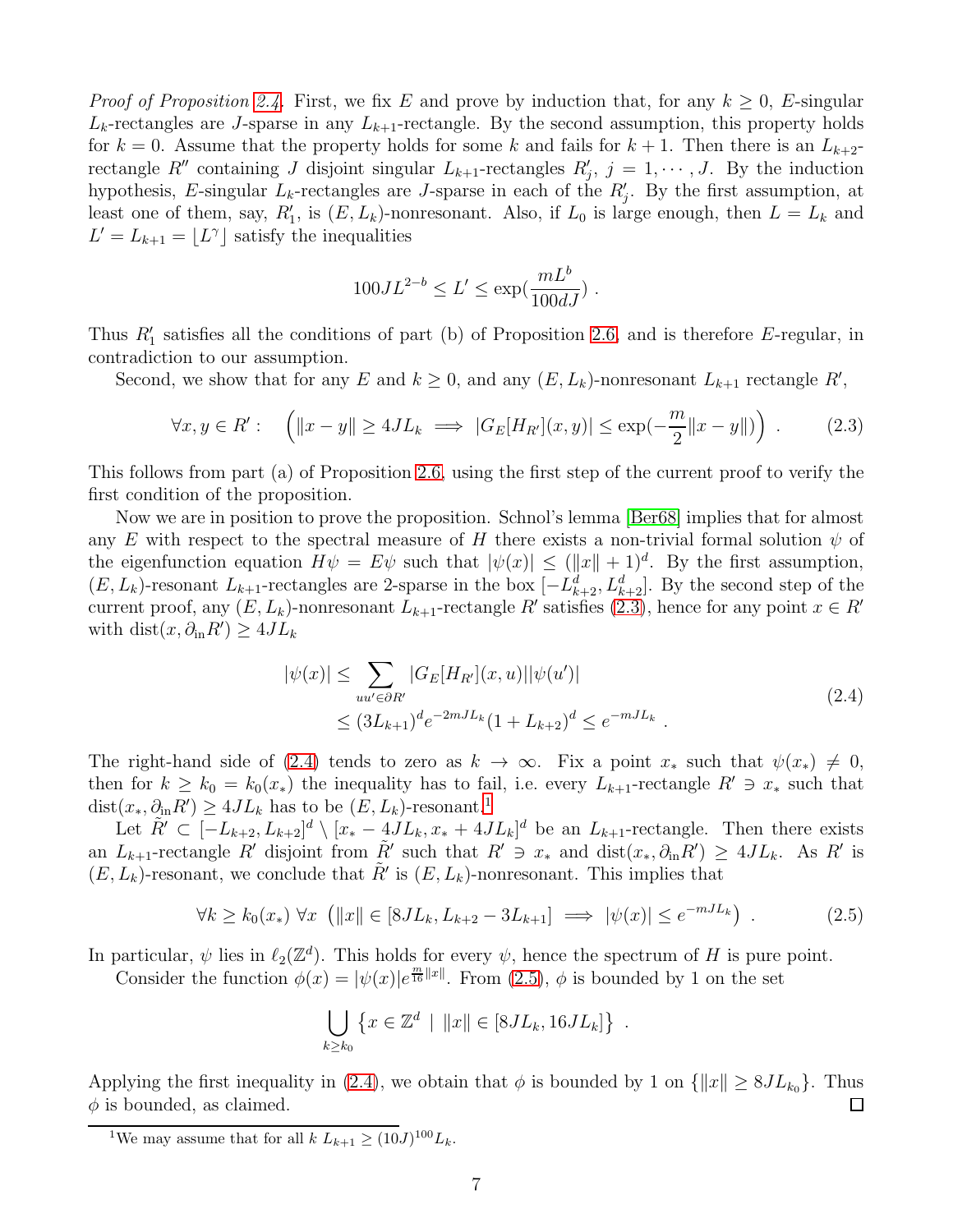

<span id="page-7-1"></span>Figure 1: Illustration to Lemma [2.8.](#page-7-0) In this case  $d = 2$ ,  $L = 2$  and  $L' = 8$ ; y can be any vertex on  $\partial_{\rm in}R$  except for x and the two vertices adjacent to it.

The proof of Proposition [2.6](#page-5-1) relies on two lemmata. The first one asserts that the Green function  $G_E[H_R]$  in [\(2.1\)](#page-5-2) can be replaced with  $G_E[H_S]$  for  $S \supset R$ , as long as x is not very close to the boundary of R in S (in particular, it is required that  $x \in \partial_{\text{in}} R \cap \partial_{\text{in}} S$ ). The following definition will be convenient:

Definition 2.7. Let B be a box. An L-strip  $S \subset B$  is a product  $S = I'_1 \times \cdots \times I'_d$  of intervals, where  $I'_j = I_j$  for  $j \neq j_0$ , and  $\#I'_{j_0} = L$ . A set is called a strip if it is an L-strip for some value of L.

<span id="page-7-0"></span>**Lemma 2.8.** In the setting of Proposition [2.6,](#page-5-1) let  $R \subset R'$  be an E-regular L-rectangle, and let  $R \subset S \subset R'$  be a strip (see Figure [1\)](#page-7-1). Then

$$
\forall x, y \in \partial_{in} R \text{ s.t. } \text{dist}(x, \{y\} \cup (S \setminus R)) \ge L : |G_E[H_S](x, y)| \le e^{-m(L + \frac{1}{2}L^b)}.
$$
 (2.6)

*Proof.* By assumption (2), the rectangle  $R'$  is  $(E, L)$ -nonresonant, hence by the resolvent identity

$$
|G_E[H_S](x,y)| \le |G_E[H_R](x,y)| + \sum_{uu' \in \partial R \setminus \partial S} |G_E[H_R](x,u)||G_E[H_S](u',y)|
$$
  

$$
\le \exp(-m(L+L^b)) \left[1 + (CL)^{d-1} \exp(\frac{mL^b}{16J})\right]
$$
  

$$
\le \exp(-m(L+\frac{1}{2}L^b))
$$

if L is sufficiently large,  $L \geq L_*(m, b, J, d)$ .

<span id="page-7-2"></span>**Lemma 2.9.** In the setting of Proposition [2.6,](#page-5-1) suppose  $B \subset R'$  is a box. Let  $x, y \in \partial_{in}B$ , and let  $S \subset B$  be an L-strip such that  $x \in \partial_{in}S$  and  $y \notin S$ . Construct an L-rectangle  $R \subset S$  as in Figure [2,](#page-8-0) left, so that x is the centre of a large face of R (if x is close to the boundary of S, align R with the boundary, as in Figure [2,](#page-8-0) right). Then

1. if R is regular, then

$$
|G_E[H_B](x,y)| \le e^{-m(L + \frac{1}{3}L^b)} \max_{vv' \in \partial S \setminus \partial B} |G_E[H_{B \setminus S}](v',y)| ;
$$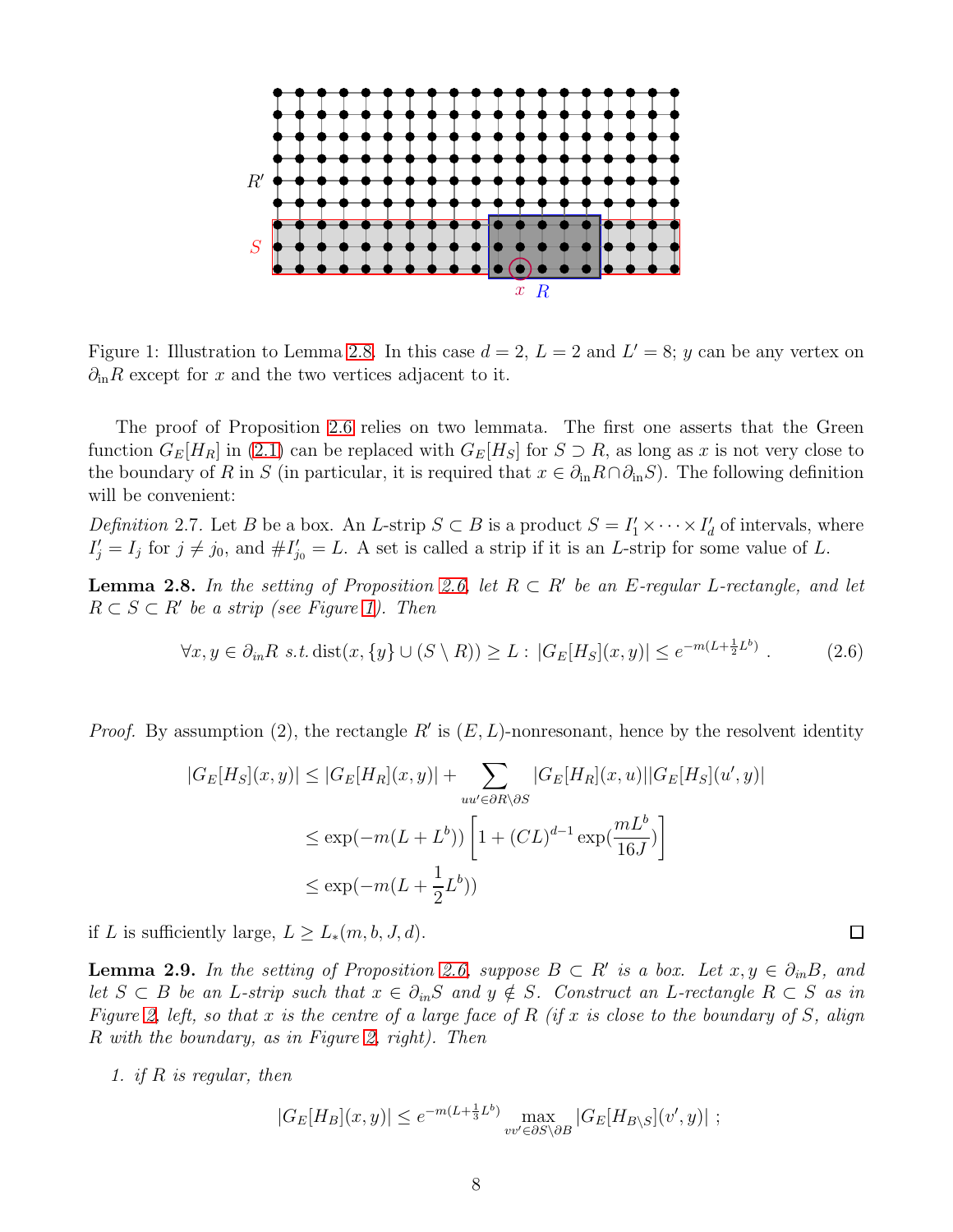

Figure 2: Illustration to Lemma [2.9:](#page-7-2)  $d = 2$ ,  $L = 3$ . Note that the strip S could also be horizontal.

<span id="page-8-0"></span>2. if R is singular, then

$$
|G_E[H_B](x,y)| \le e^{+\frac{mL^b}{8J}} \max_{vv' \in \partial S \setminus \partial B} |G_E[H_{B \setminus S}](v',y)|.
$$

*Proof.* If  $R$  is regular, by the resolvent identity,

$$
|G_E[H_B](x,y)| \leq \sum_{uu' \in \partial R \backslash \partial B} |G_E[H_B](x,u)||G_E[H_{B \backslash R}](u',y)|
$$
  

$$
\leq \sum_{uu' \in \partial R \backslash \partial B} \sum_{vv' \in \partial S \backslash \partial B} |G_E[H_B](x,u)||G_E[H_{B \backslash R}](u',v)||G_E[H_{B \backslash S}](v',y)|.
$$

According to Lemma [2.8,](#page-7-0)  $|G_E[H_B](x, u)| \leq e^{-m(L + \frac{1}{2}L^b)}$ , hence

$$
|G_E[H_B](x,y)| \le (2L)^{\nu-1} (2L')^{\nu} e^{-m(L+\frac{1}{2}L^b)} e^{\frac{mL^b}{8J}} \max_{vv' \in \partial S \setminus \partial B} |G_E[H_{B \setminus S}](v',y)|
$$
  

$$
\le e^{-m(L+\frac{1}{3}L^b)} \max_{vv' \in \partial S \setminus \partial B} |G_E[H_{B \setminus S}](v',y)|.
$$

If  $R$  is singular, we argue similarly, starting from the estimate

<span id="page-8-1"></span>
$$
|G_E[H_B](x,y)| \leq \sum_{vv' \in \partial S \setminus \partial B} |G_E[H_B](x,v)||G_E[H_{B \setminus S}](v',y)|.
$$

*Proof of Proposition [2.6.](#page-5-1)* Suppose  $x, y \in \partial_{\text{in}} R'$ ,  $||x - y|| \ge L'$ . Iterating Lemma [2.9,](#page-7-2) we obtain

$$
|G_E[H_{R'}](x,y)| \le e^{\frac{mL^b}{16J}} e^{-m(L+\frac{1}{3}L^b)(\frac{L'}{L}-J)} e^{\frac{mL^b}{8J}}
$$
  
\n
$$
\le \exp\left[m\left\{-L' + L^b\left(\frac{1}{5J} + \frac{1}{3}J\right) - \frac{1}{3}L'L^{b-1} + JL\right\}\right]
$$
  
\n
$$
\le \exp\left[m(-L' - \frac{1}{3}L'L^{b-1} + 2JL)\right].
$$
\n(2.7)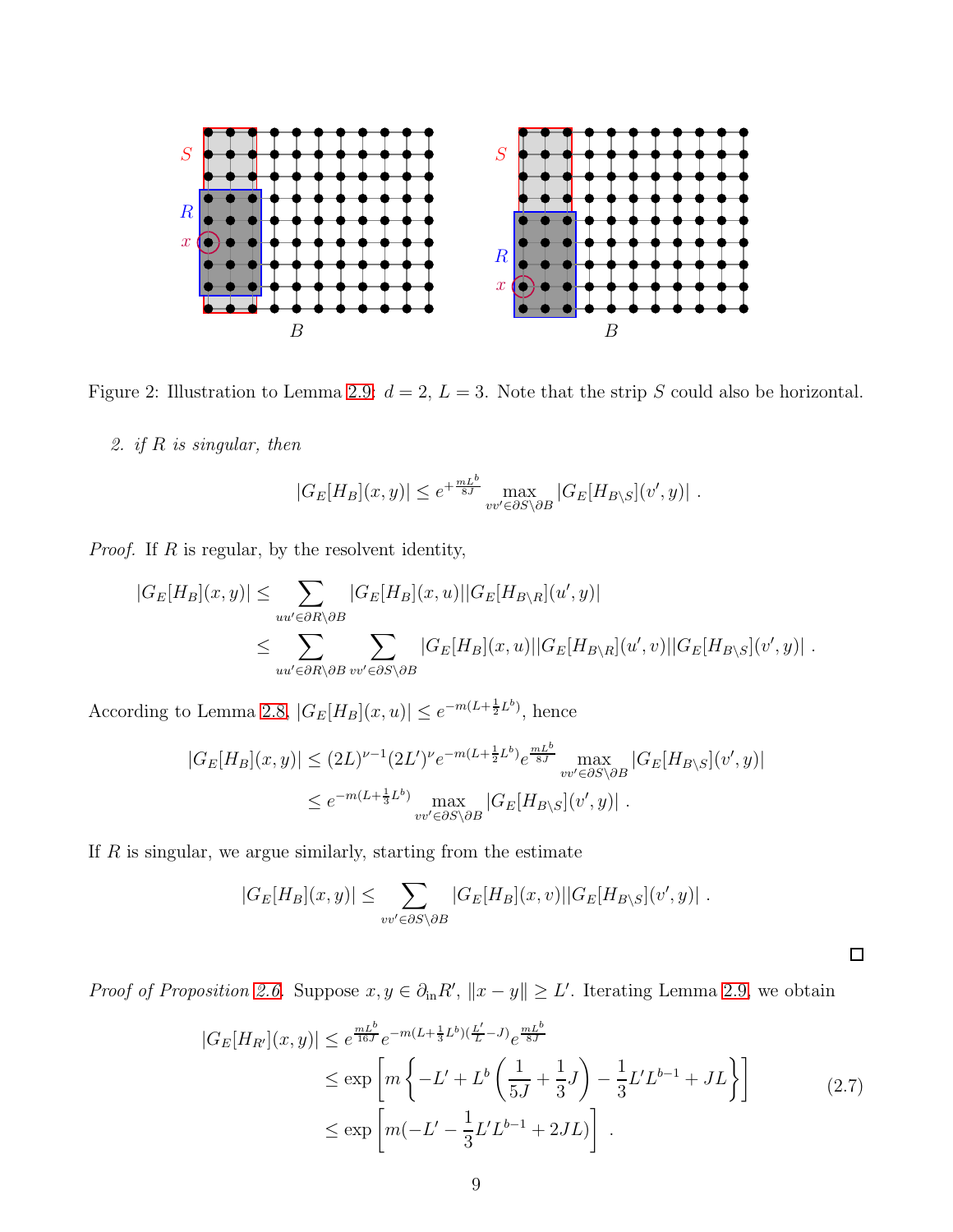If  $L' \geq 100JL^{2-b}$ , then

$$
\frac{1}{3}L^{b-1}L' \ge 2JL + L'^b,
$$

hence

$$
(2.7) \le \exp(-m(L' + L'^{b})) \; .
$$

For arbitrary L' and  $x, y \in R'$  with  $||x - y|| \ge 4JL$ , a similar argument yields

$$
|G_E[H_{R'}](x,y)| \le e^{-\frac{m}{2}||x-y||}
$$

### <span id="page-9-0"></span>2.2 Wegner estimate, and Proof of Proposition [1.3](#page-2-0)

Let  $H(\omega, \theta; g)$  be an operator of the form

$$
(H(\omega,\theta;g)f)(x) = \sum_{\|y-x\|=1} f(y) + gv(T^x\omega,\theta)f(x) .
$$
 (2.8)

.

We recall our basic assumptions:

$$
(\mathbf{UPA})_A \qquad \qquad \inf_{\omega} \min_{0 < \|x\| \le L} \text{dist}(T^x \omega, \omega) \ge cL^{-A} \tag{2.9}
$$

$$
p_{\omega}(t \mid \Omega \setminus Q_{\epsilon}(\omega)) \le \exp(C\epsilon^{-\eta}), \quad \epsilon \in (0, 1/2] \tag{2.10}
$$

$$
(\text{NET})_{\nu} \qquad \min \#(\epsilon \text{-net in } \Omega) \le (C/\epsilon)^{\nu} , \quad \epsilon \in (0,1] \qquad (2.11)
$$

$$
(\mathbf{U}\mathbf{H}\ddot{\mathbf{o}})\big|_{\kappa} \qquad \qquad \lim_{R \to \infty} \mathbb{P}^{\Theta}(\mathfrak{H}_R) = 1 \;, \tag{2.12}
$$

where  $\mathfrak{H}_R$  is the collection of  $\theta \in \Theta$  such that  $||v(\cdot, \theta)||_{\infty} \leq R$  and  $v(\cdot, \theta)$  is uniformly  $\kappa$ -Hölder with constant  $R$ :

<span id="page-9-2"></span>
$$
\sup_{\omega} |v(\omega, \theta)| + \sup_{\omega' \neq \omega} \frac{|v(\omega', \theta) - v(\omega, \theta)|}{\text{dist}(\omega', \omega)^{\kappa}} \leq R.
$$
\n(2.13)

<span id="page-9-1"></span>**Proposition 2.10.** Assume that  $(\text{UPA})_A$ ,  $(\text{LIB})_{\eta}$ ,  $(\text{NET})_{\nu}$  and  $(\text{UH\"ol})_{\kappa}$  hold with  $A\eta < 1$ . Let

$$
m = 16
$$
,  $J = \min(\mathbb{Z} \cap (\frac{\nu}{\kappa} + 1, \infty))$ ,

and choose  $b \in (0,1)$  and  $\gamma \in (2-b,\infty)$  so that  $A\eta < b/\gamma^2$ . Then there exist two measurable functions  $L_{\min}(\omega, \theta)$  and  $g_{\min}(\omega, \theta)$  that are  $\Theta$ -almost-everywhere finite for each  $\omega \in \Omega$ , such that for  $L_0 \ge L_{\min}$ ,  $g \ge g_{\min}$  the assumptions (1)–(2) of Proposition [2.4](#page-5-0) hold for the operator  $H(\omega, \theta; g)$ .

The proof is based on the following lemma. For  $r > 0$ ,  $E \in \mathbb{R}$ ,  $\omega \in \Omega$  and  $s_1, \dots, s_k \subset \mathbb{Z}^d$ , define the following events in  $\Theta$ :

$$
\text{Reson}_{L,r}(s_1,\cdots,s_k;\omega;E) \qquad \qquad = \left\{ \forall j=1,\cdots,k \, \|G_E[H_{s_j}(\omega,\theta;g)]\| > \frac{e^{L^r}}{g} \right\} \qquad (2.14)
$$

$$
\text{Reson}_{L,r}(s_1,\cdots,s_k;\omega) = \bigcup_{E \in \mathbb{R}} \text{Reson}_{L,r}(s_1,\cdots,s_k;\omega;E) \tag{2.15}
$$

$$
\text{Reson}_{L,r}(s_1,\cdots,s_k) = \bigcup_{\omega \in \Omega} \text{Reson}_{L,r}(s_1,\cdots,s_k;\omega) \tag{2.16}
$$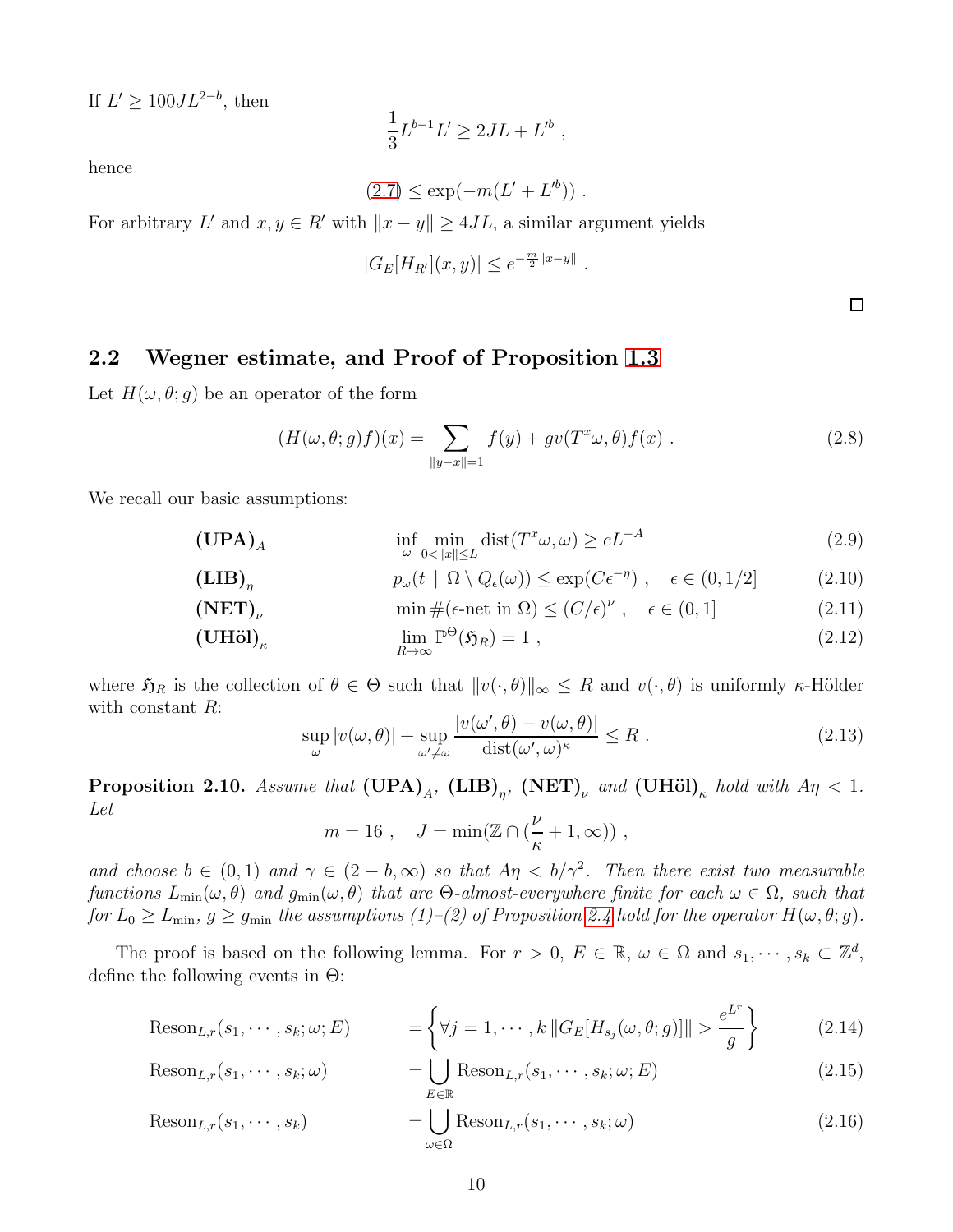<span id="page-10-0"></span>**Lemma 2.11.** Assume that  $(UPA)_A$ ,  $(LIB)_{\eta}$ ,  $(NET)_{\nu}$  hold with  $A\eta < 1$ . Let  $m, b, \gamma, J$  be as in Proposition [2.10,](#page-9-1) and let  $r > A\eta$ ,  $R \geq 1.2$  $R \geq 1.2$  Then

1. for  $k \geq 2$ ,

$$
\sup_{\omega \in \Omega} \sup_{s_1, \dots, s_k} \mathbb{P}^{\Theta}(\text{Reson}_{L,r}(s_1, \dots, s_k; \omega) \cap \mathfrak{H}_R) \leq R \exp(-(k-1)L^r - o(L^r)) ;
$$

2. for  $k > \frac{\nu}{\kappa} + 1$ ,

$$
\sup_{s_1,\dots,s_k} \mathbb{P}^{\Theta}(\text{Reson}_{L,r}(s_1,\dots,s_k) \cap \mathfrak{H}_R) \leq R^{\frac{\nu}{\kappa}+1} \exp\left(-\left(k-\frac{\nu}{\kappa}-1\right)L^r - o(L^r)\right) ,
$$

where the supremum in the first formula and the interior one in the second formula are over k-tuples of pairwise disjoint subsets of  $[-L, L]^d$ .

*Proof.* Fix  $\omega \in \Omega$  and  $E \in \mathbb{R}$ . From  $(\mathbf{UPA})_A$  and  $(\mathbf{LIB})_\eta$ , the joint probability density (in  $\Theta$ ) of  $(V(x; \omega))_{x \in B}, B \subset [-L, L]^d$ , is bounded by

$$
\left(\frac{\exp(C(cL^{-A})^{-\eta})}{g}\right)^{\#B}
$$

therefore by the usual Wegner argument [\[Weg81,](#page-17-5) [AW15\]](#page-15-9), we obtain that for  $M > 0$ 

$$
\mathbb{P}^{\Theta}\left\{\forall j=1,\cdots,k\ |G_E[H_{s_j}(\omega,\theta)]\|>M\right\}
$$
  

$$
\leq \left(\frac{\exp(C(cL^{-A})^{-\eta})}{gM}\right)^k \prod_{j=1}^k \#s_j \leq \left(\frac{(3L)^d \exp(C_1 L^{A\eta})}{gM}\right)^k.
$$
 (2.17)

<span id="page-10-2"></span>,

Let  $M=\frac{1}{4a}$  $\frac{1}{4g}$  exp $(L^r)$ ; then

RHS of (2.17) 
$$
\leq [4(3L)^{d} \exp(C_1 L^{A\eta} - L^r)]^k \leq \exp(-kL^r + o(L^r))
$$
;

here and in the sequel the implicit constants are uniform in  $s_j$  and  $\omega$ . Let  $\mathcal{N}_{\Omega}$  be an  $(4gMR)^{-1/\kappa}$ -net in  $\Omega$ , and  $\mathcal{N}_{\mathbb{R}}$  – a  $(4M)^{-1}$ -net in  $[-10dgR, 10dgR]$ , chosen so that

$$
\#\mathcal{N}_{\Omega} \leq (CgMR)^{\nu/\kappa} , \quad \#\mathcal{N}_{\mathbb{R}} \leq CdgMR .
$$

<span id="page-10-3"></span>Then

$$
\mathbb{P}^{\Theta} \left\{ \exists E \in \mathcal{N}_R : \ \forall j = 1, \cdots, k \ \| G_E[H_{s_j}(\omega, \theta)] \| \ge M \right\} \le C dgMR \exp(-kL^r + o(L^r)) \le R \exp(-(k-1)L^r + o(L^r))
$$
\n(2.18)

for any  $\omega \in \Omega$ , and

<span id="page-10-4"></span>
$$
\mathbb{P}^{\Theta} \left\{ \exists E \in \mathcal{N}_R, \, \omega \in \mathcal{N}_\Omega : \, \forall j = 1, \cdots, k \, \| G_E[H_{s_j}(\omega, \theta)] \| \ge M \right\}
$$
\n
$$
\le (CgMR)^{\frac{\nu}{\kappa}} R \exp(-(k-1)L^r + o(L^r))
$$
\n
$$
\le R^{\frac{\nu}{\kappa}+1} \exp(-(k-\frac{\nu}{\kappa}-1)L^r + o(L^r)). \tag{2.19}
$$

<span id="page-10-1"></span><sup>&</sup>lt;sup>2</sup>Eventually, r will be taken to be slightly greater than  $A\eta$ , however, no upper bound is formally required in the current lemma.  $R$  will eventually play the same rôle as in  $(2.13)$ .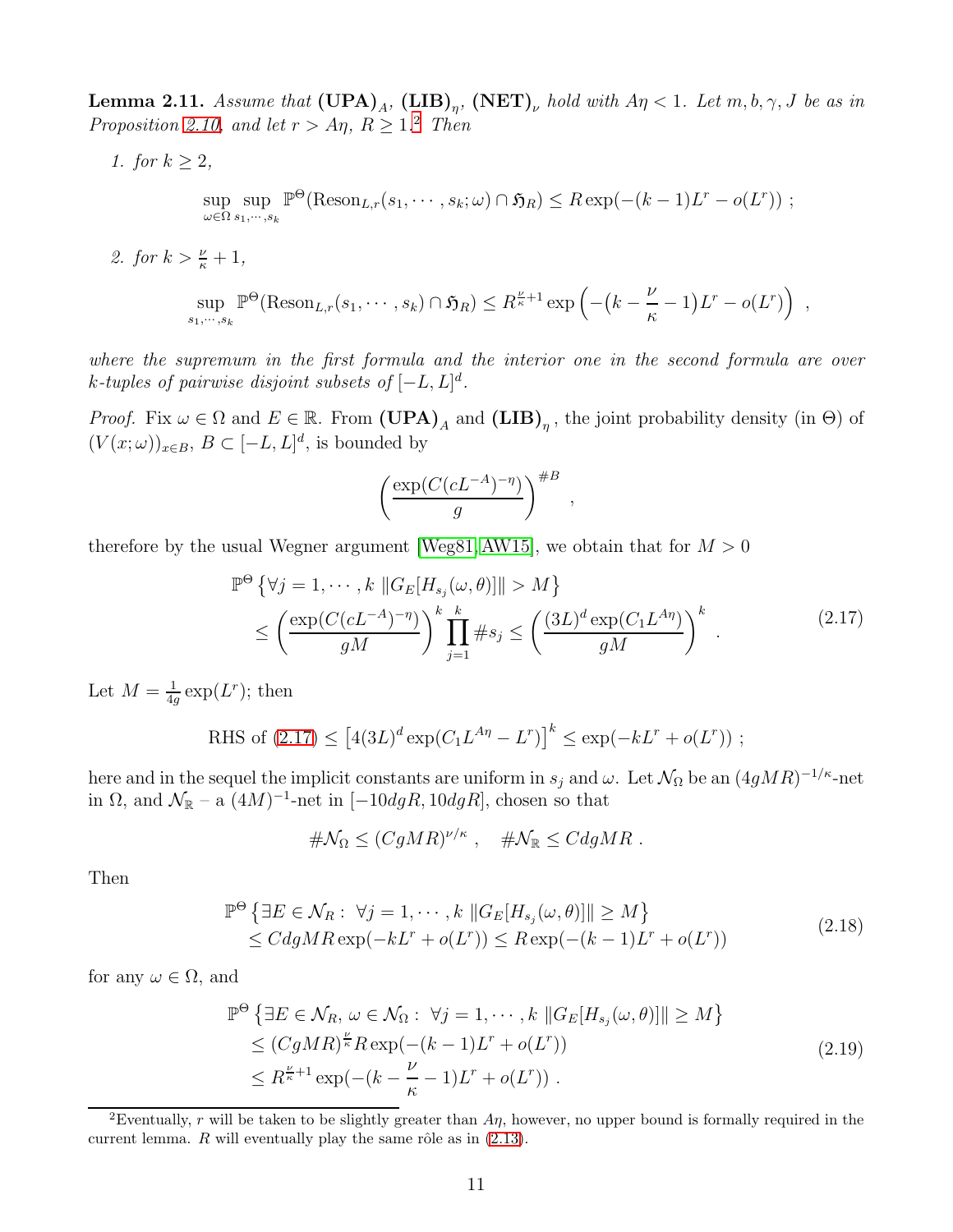If 
$$
||G_E[H_s(\omega, \theta)]|| \le M
$$
,  $\theta \in \mathfrak{H}_R$ ,  $|E' - E| \le \frac{1}{4M}$ , and  $dist(\omega', \omega) \le (4gMR)^{-1/\nu}$ , then  

$$
||G_{E'}[H_s(\omega', \theta)]|| \le 2M.
$$
 (2.20)

Also note that on  $\mathfrak{H}_R$  the bound [\(2.20\)](#page-11-0) holds for all  $|E| \geq 10$ dgR: indeed, such energies are at distance  $\geq 1$  from the spectrum of H, Therefore [\(2.18\)](#page-10-3) and [\(2.19\)](#page-10-4) imply the first and second assertions of the lemma, respectively. assertions of the lemma, respectively.

Proof of Proposition [2.10.](#page-9-1) Fix  $\omega_0 \in \Omega$ . Denote by  $Bad_L(\omega_0)$  the event (in  $\Theta$ -space) that either there exist  $E \in \mathbb{R}$  and  $\omega \in \Omega$  such that  $(E, L)$ -resonant  $\lfloor L^{\gamma} \rfloor$ -rectangles are not *J*-sparse in

<span id="page-11-0"></span>
$$
B_L = [-\lfloor L^{\gamma} \rfloor^{\gamma}], \lfloor \lfloor L^{\gamma} \rfloor^{\gamma} \rfloor]^d,
$$

for  $H(\omega, \theta)$ , or there exists E such that  $(E, L)$ -resonant  $\lfloor L^{\gamma} \rfloor$ -rectangles are not 2-sparse in  $B_L$  for  $H(\omega_0, \theta)$ . According to Lemma [2.11](#page-10-0) applied with an arbitrary  $r \in (A\eta, b/\gamma^2)$  and with  $\lfloor L^{\gamma} \rfloor^{\gamma}$  in place of L,

 $\mathbb{P}(\text{Bad}_{\mathbf{L}} \cap \mathfrak{H}_R) \leq R^{\frac{\nu}{\kappa}+1} \exp(-cL^r + o(L^r))$ ,

where  $c = \min(J - \frac{\nu}{\kappa} - 1, 1) > 0$ . Thus for every  $R \ge 1$ 

$$
\mathbb{P}(\limsup_{L\to\infty} \text{Bad}_{L}\cap \mathfrak{H}_{R})=0.
$$

Combining this with  $(\mathbf{U}\mathbf{H}\ddot{\mathbf{o}})_{\kappa}$ , we obtain that almost every  $\theta$  lies in  $\mathfrak{H}_R \setminus \text{Bad}_L$  for all sufficiently large R and L (i.e.  $R \ge R_{\min}(\theta)$  and  $L \ge L_{\min}(\theta)$ ).

Then for  $L_0 \ge L_{\text{min}}(\theta)$  each  $H(\omega, \theta)$  satisfies that for all  $k \ge 0$  (E,  $L_k$ )-resonant  $L_{k+1}$ -rectangles are J-sparse in any  $L_{k+2}$ -rectangle. Indeed, the restriction of  $H(\omega, \theta)$  to any  $L_{k+2}$ -rectangle coincides with the restriction of  $H(\omega', \theta)$  to  $[-L_{k+2}, L_{k+2}]^{d-1} \times [1, L_{k+2}]$  for an appropriately chosen  $ω'$ . Also, for  $H(ω<sub>0</sub>, θ)$ ,  $(E, L<sub>k</sub>)$ -resonant  $L<sub>k+1</sub>$ -rectangles and 2-sparse in  $[-L<sub>k+2</sub>, L<sub>k+2</sub>]$ <sup>d</sup>. Thus the first half of assumption (1) of Proposition [2.4](#page-5-0) holds.

Next, let  $g \ge 10^{10} de^{L^r}$ . For any  $L_1$ -rectangle  $R'$  and any disjoint  $L_0$ -rectangles  $R_1, \dots, R_J \subset R'$ , there exists  $j \in \{1, \dots, J\}$  such that

$$
||G_E[H_{R_j}]|| \le \frac{\exp(L^r)}{g}
$$
, i.e.  $\text{dist}(E, \sigma(H_{R_j})) \ge \frac{g}{\exp(L^r)} \ge 10^{10}d$ ,

therefore  $R_j$  is E-regular by the Combes–Thomas bound [\[AW15\]](#page-15-9). Hence also asumption (2) of  $\Box$ Proposition [2.4](#page-5-0) holds.

*Proof of Proposition [1.3.](#page-2-0)* For every  $\omega$  and almost every  $\theta$  there exist  $L_{\text{min}}$  and  $g_{\text{min}}$  such that the assumptions of Proposition [2.4](#page-5-0) hold for  $L \ge L_{\text{min}}$  and  $g \ge g_{\text{min}}$ . Denote by Assum<sub>g,L</sub> the set of  $(\omega, \theta)$  for which these assumptions hold with the given values g and L. Then for any  $\delta > 0$  there exist  $L_{\delta}$  and  $g_{\delta}$  such that for  $L \geq L_{\delta}$  and  $g \geq g_{\delta}$ 

$$
\mathbb{P}_{\Omega\times\Theta}(\mathrm{Assum}_{g,L})\geq 1-\delta\ .
$$

Denote

Assum<sub>g,L</sub><sup>$$
\theta
$$</sup> = { $\omega : (\omega, \theta) \in \text{Assum}_{g,L}$  }.

Then

$$
\mathbb{P}_{\Theta}\left(\left\{\theta:\ P_{\Omega}(\text{Assum}_{g,L}^{\theta}) \leq \frac{1}{2}\right\}\right) \leq 2\delta.
$$

If  $\theta$  does not lie in this set, then by ergodicity there exists a shift of the operator  $H(\omega, \theta)$  for which the the assumptions of Proposition [2.4](#page-5-0) hold. Invoking Proposition [2.4,](#page-5-0) we obtain the result.  $\Box$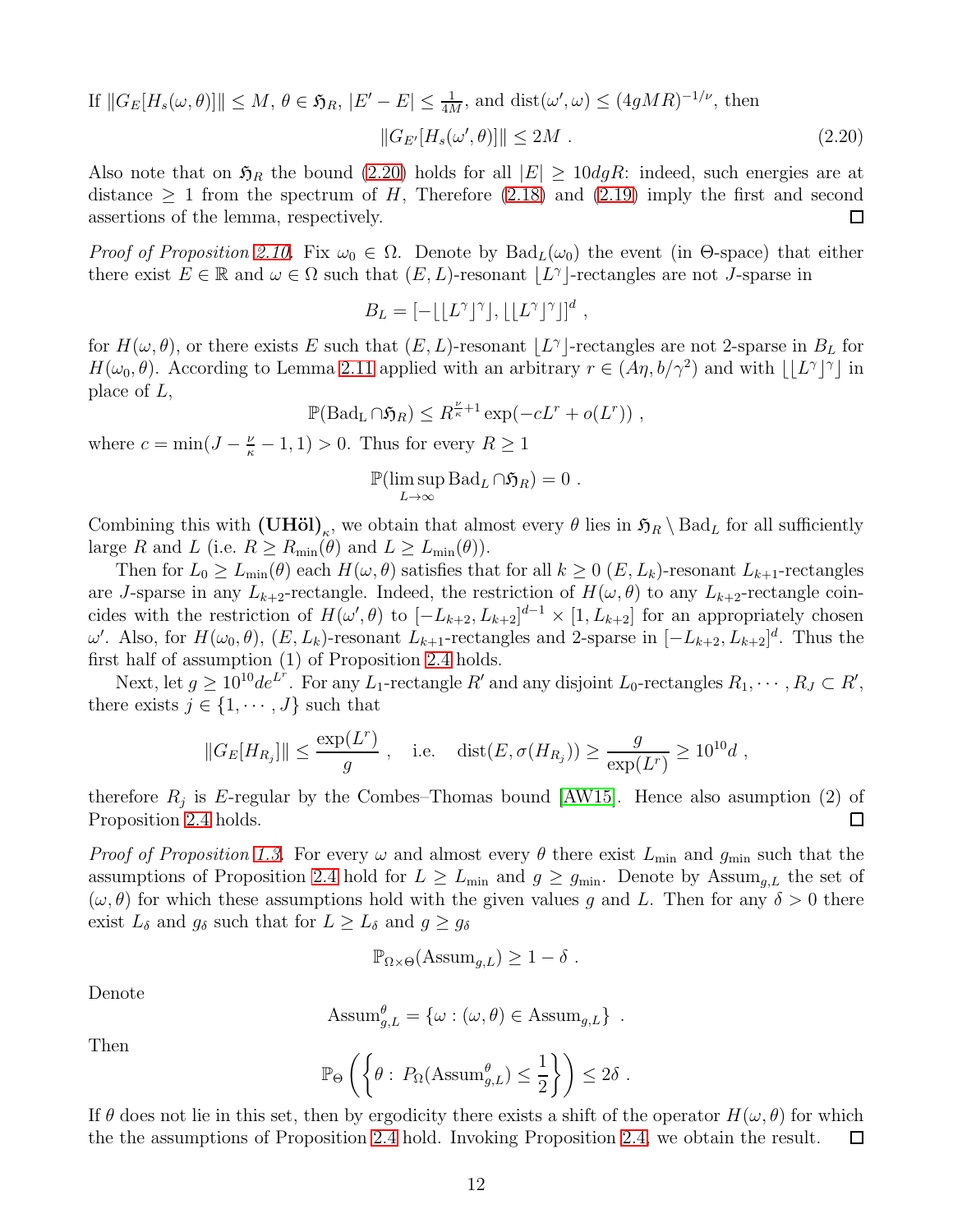# 3 Interpolation of Gaussian processes

The general strategy is as follows. A lemma of [\[Kar52\]](#page-16-20), which we reproduce in Section [3.1,](#page-12-0) reduces the proof of Proposition [1.5](#page-3-0) to the construction of a compactly supported function with prescribed decay of the Fourier transform. In Section [3.2](#page-13-0) we construct such a function by adjusting the arguments of [\[PW87,](#page-17-6) [Lev40,](#page-17-7) [Ron53\]](#page-17-8).

### <span id="page-12-0"></span>3.1 A formula of Karhunen

We use the conventions

$$
\hat{g}(\lambda) = \int g(\xi) \exp(-i\langle \xi, \lambda \rangle) d\xi \tag{3.1}
$$

$$
\check{h}(\xi) = \int h(\lambda) \exp(i\langle \xi, \lambda \rangle) \frac{d\lambda}{(2\pi)^{\nu}}
$$
\n(3.2)

for the Fourier transform of  $g : \mathbb{R}^{\nu} \to \mathbb{C}$  and its inverse, and

$$
\hat{g}(\ell) = \int_{\mathbb{T}^{\nu}} g(\omega) \exp(-i\langle \omega, \ell \rangle) d\xi \tag{3.3}
$$

$$
\check{h}(\omega) = \sum_{\ell \in 2\pi \mathbb{Z}^{\nu}} h(\ell) \exp(i\langle \omega, \ell \rangle)
$$
\n(3.4)

for the Fourier transform of  $g: \mathbb{T}^{\nu} \to \mathbb{C}$  and its inverse. With these conventions,

$$
\int_{\mathbb{R}^{\nu}} |\hat{g}(\lambda)|^2 d\lambda = (2\pi)^{\nu} \int_{\mathbb{R}^{\nu}} |g(\xi)|^2 d\xi \qquad (\mathbb{R}^{\nu})
$$
\n(3.5)

$$
\sum_{\ell \in 2\pi \mathbb{Z}^{\nu}} |\hat{g}(\ell)|^2 = \int_{\mathbb{T}^{\nu}} |g(\xi)|^2 d\xi \qquad (\mathbb{T}^{\nu}). \qquad (3.6)
$$

The following lemma goes back to the work of [\[Kar52\]](#page-16-20) (see further [\[DM76,](#page-16-16) §4.13, Test 2]).

<span id="page-12-1"></span>**Lemma 3.1** (Karhunen). For  $v(\omega)$  as in [\(1.2\)](#page-1-0),

$$
\mathbf{V}(\epsilon) \stackrel{\text{def}}{=} \text{Var}\left(v(\omega) \,|\, \{v(\omega')\,:\, \|\omega' - \omega\| \geq \epsilon\}\right) = \sup \left\{\frac{|g(0)|^2}{\sum_{\ell} |\hat{g}(\ell)|^2 W(\ell)} \,|\, \operatorname{supp} g \subset \{\|\omega\| < \epsilon\}\right\} \;.
$$

*Proof.* We prove the inequality " $\geq$ ", as this is the direction we use in the sequel. Let  $\tilde{v}$  be an independent copy of  $v$ , and let

$$
X(\omega) = \frac{v(\omega) + \tilde{v}(\omega)}{\sqrt{2}} = \sum_{\ell \in 2\pi\mathbb{Z}^{\nu}} \frac{G_{\ell}e^{i\langle \omega, \ell \rangle}}{\sqrt{W(\ell)}} ,
$$

where  $G_{\ell}$  are independent standard *complex* Gaussian variables. It suffices to prove the equality for  $\mathbf{V}(\epsilon)$  defined for X in place of v. We start from the relation

$$
\mathbf{V}(\epsilon) = \inf \left\{ \mathbb{E} \left| X(0) - \int X(\omega) \rho(\omega) d\omega \right|^2 \mid \rho \in L_2(\mathbb{T}^{\nu}) , \text{ supp } \rho \subset \{ \|\xi\| \geq \epsilon \} \right\} .
$$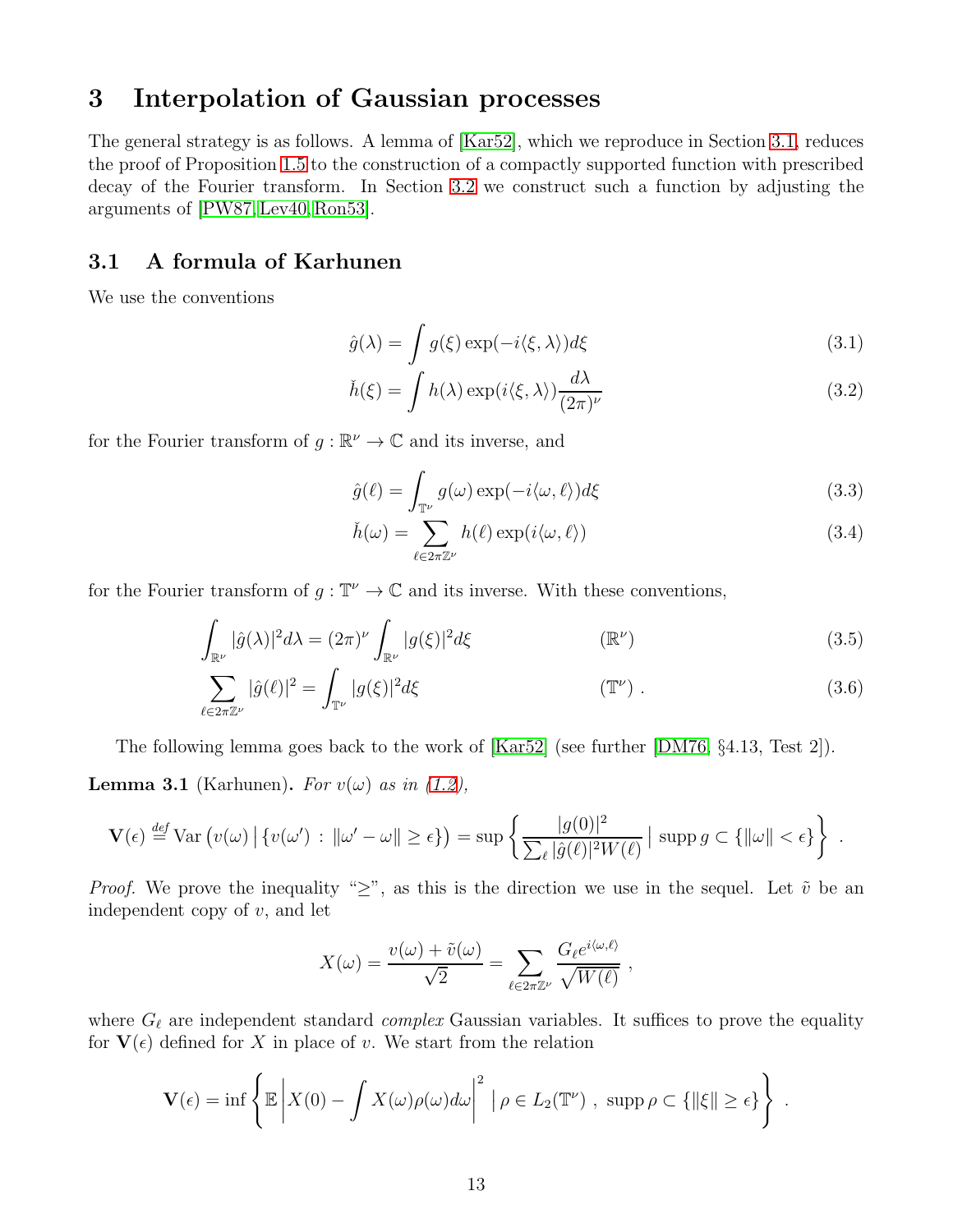Rewrite

$$
\mathbb{E}\left|X(0) - \int X(\omega)\rho(\omega)d\omega\right|^2
$$
  
= 
$$
\mathbb{E}\left|\sum_{\ell \in 2\pi\mathbb{Z}^d} \frac{G_{\ell}}{\sqrt{W(\ell)}} \left(1 - \int e^{i\langle \omega, \ell \rangle} \rho(\omega)d\omega\right)\right|^2
$$
  
= 
$$
\mathbb{E}\left|\sum_{\ell \in 2\pi\mathbb{Z}^d} \frac{G_{\ell}}{\sqrt{W(\ell)}} (1 - \overline{\hat{\rho}(\ell)})\right|^2 = \sum_{\ell \in 2\pi\mathbb{Z}^d} \frac{|1 - \overline{\hat{\rho}(\ell)})|^2}{W(\ell)}.
$$

For an arbitrary  $\rho$  supported in  $\{\|\omega\| \geq \epsilon\}$  and an arbitrary g supported in  $\{\|\omega\| \leq \epsilon\},\$ 

$$
g(0) = g(0) - \int g(\omega)\rho(\omega)d\omega = \sum \hat{g}(\ell)(1 - \overline{\hat{\rho}(\ell)}) ,
$$

whence by Cauchy–Schwarz

$$
|g(0)|^2 \leq \left(\sum |\hat{g}(\ell)|^2 W(\ell)\right) \times \left(\sum \frac{|1 - \overline{\hat{\rho}(\ell)}|^2}{W(\ell)}\right)
$$

Thus

$$
\mathbf{V}(\epsilon) \ge \frac{|g(0)|^2}{\sum_{\ell} |\hat{g}(\ell)|^2 W(\ell)}.
$$

<span id="page-13-1"></span>.

#### <span id="page-13-0"></span>3.2 Functions with prescribed Fourier decay

The following proposition is a quantitative version of a result proved in [\[PW87\]](#page-17-6) and [\[Lev40\]](#page-17-7) in dimension  $\nu = 1$ , and in [\[Ron53\]](#page-17-8) in arbitrary dimension. The method of convolutions used in the proof was applied for similar purpose already in [\[Lev40\]](#page-17-7), and for the proof of necessity in the Denjoy–Carleman theorem – in [\[Man42\]](#page-17-9) (where an earlier unpublished work of Bray is quoted) and in [\[Ban46\]](#page-15-11); see further [Hör03,  $\S1.3$  and Notes] and [\[Lev96,](#page-17-10)  $\S25$ ].

<span id="page-13-4"></span>**Proposition 3.2.** Let  $M : \mathbb{R}_+ \to \mathbb{R}_+$  be a nondecreasing function such that

$$
M(0) = 1 , \quad \int^{\infty} \frac{\log M(t)}{t^2} dt < \infty .
$$

Then for any  $\nu \geq 1$  and  $\epsilon \in (0,1]$  there exists  $g : \mathbb{R}^{\nu} \to \mathbb{R}_{+}$  such that

$$
supp g \in [-\epsilon, \epsilon]^\nu , \qquad g(0) = \max g , \qquad \hat{g}(0) = 1 , \qquad (3.7)
$$

$$
|\hat{g}(\lambda)| \le \frac{eM(S^{-1}(\epsilon/e))}{M(\|\lambda\|)} , \qquad \text{where} \quad S(t) = \int_t^\infty \frac{\log M(\tau)}{\tau^2} d\tau . \tag{3.8}
$$

*Proof.* Let  $u(\xi) = 2^{-\nu} \mathbb{1}_{[-1,1]^{\nu}}(\xi)$ , so that  $\hat{u}(\lambda) = \prod_{r=1}^{\nu} \frac{\sin \lambda_r}{\lambda_r}$  $\frac{n\lambda_r}{\lambda_r}$ . Then

<span id="page-13-3"></span><span id="page-13-2"></span>
$$
|\hat{u}(\lambda)| \le \min(1, \|\lambda\|^{-1}) \tag{3.9}
$$

We may assume that  $M$  is continuous. Let

$$
R_j = \min \left\{ t \ge 0 \mid M(t) = e^j \right\},\,
$$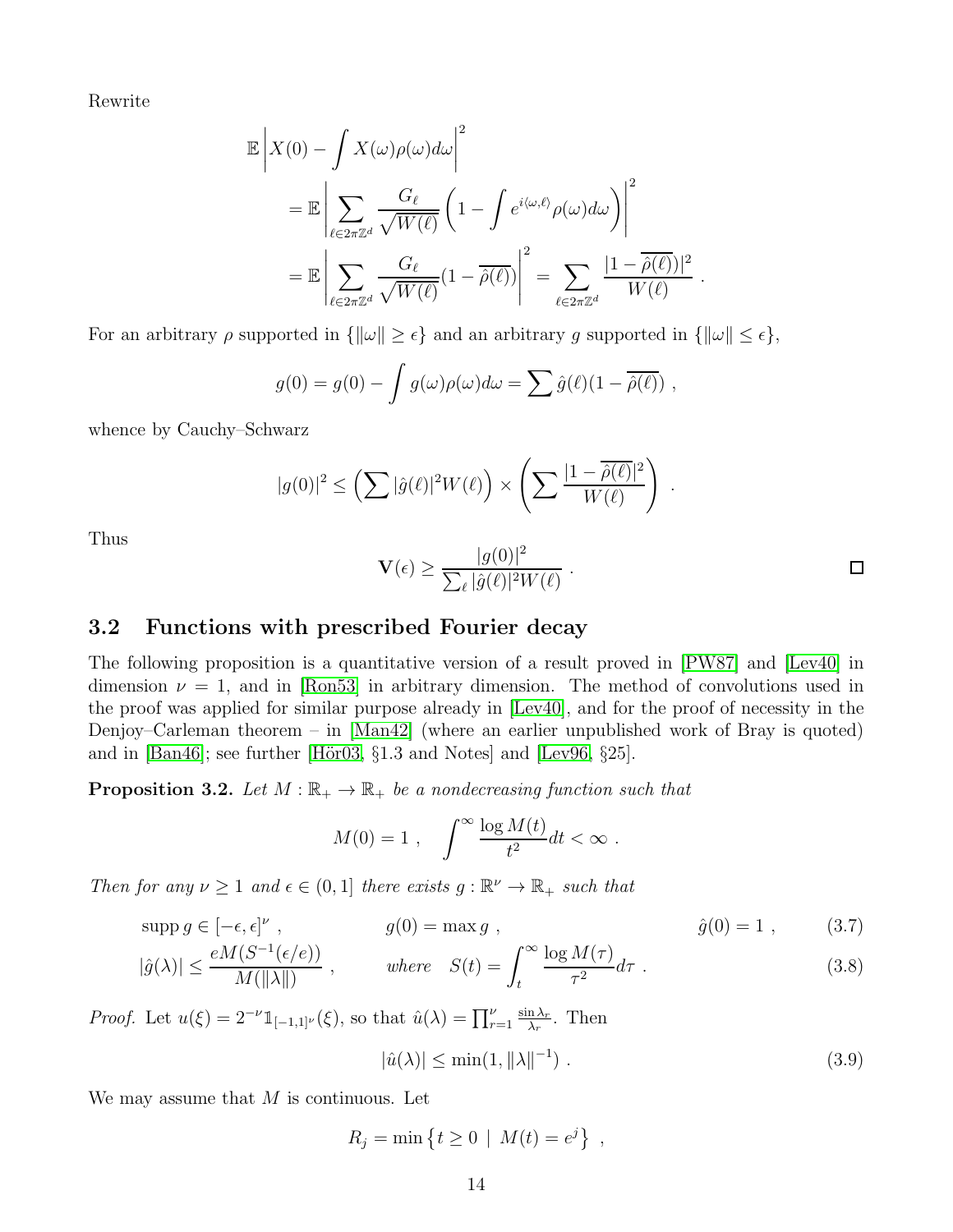and choose  $k_0$  so that

$$
S(R_{k_0}) \leq \frac{\epsilon}{e} , S(R_{k_0-1}) > \frac{\epsilon}{e} .
$$

Define

$$
\hat{g}(\lambda) = \prod_{j=k_0}^{\infty} \hat{u}(\frac{e\lambda}{R_j}) \ .
$$

Then max  $\hat{g} = g(0)$  and  $\hat{g}(0) = 1$ , and

$$
\operatorname{supp} g \subset [-\sum_{j=k_0}^{\infty} \frac{e}{R_j}, \sum_{j=k_0}^{\infty} \frac{e}{R_j}] \subset [-\epsilon, \epsilon]^{\nu},
$$

since

$$
\sum_{j=k_0}^{\infty} \frac{1}{R_j} = \int_{R_{k_0}}^{\infty} \frac{dt}{t^2} \# \{k_0 \le j \le t\}
$$
  

$$
\le \sum_{j \ge k_0} \int_{R_j}^{R_{j+1}} \frac{dt}{t^2} (j - k_0 + 1)_+
$$
  

$$
\le \sum_{j \ge k_0} \int_{R_j}^{R_{j+1}} \frac{\log M(t)}{t^2} dt = S(R_{k_0}) \le \frac{\epsilon}{e}
$$

.

This proves [\(3.7\)](#page-13-1), and we turn to the proof of [\(3.8\)](#page-13-2). By [\(3.9\)](#page-13-3), we have for  $R_k \le ||\lambda|| < R_{k+1}$ :

$$
|\hat{g}(\lambda)| \le \prod_{j \ge k_0} \min(1, \frac{R_j}{e||\lambda||})
$$
  
 
$$
\le \prod_{j=k_0}^k \frac{1}{e} = \exp(-(k - k_0 + 1)_+).
$$

On the other hand,

$$
M(\|\lambda\|) \le M(R_{k+1}) \le \exp(k+1) .
$$

Hence

$$
|\hat{g}(\lambda)| \leq e^{k_0}/M(||\lambda||) \leq eM(S^{-1}(\epsilon/e))/M(||\lambda||) ,
$$

as claimed.

## 3.3 Proof of Proposition [1.5](#page-3-0)

We apply Proposition [3.2](#page-13-4) with  $M_1(t) = \sqrt{M(t)}$ , and  $S_1(t) = \frac{1}{2}S(t)$ . The function g thus obtained satisfies

$$
|\hat{g}(\ell)| \le \frac{eM_1(S_1^{-1}(\epsilon/e))}{M_1(\|\ell\|)} = \frac{e\sqrt{M(S^{-1}(\frac{2}{e}\epsilon)}}{\sqrt{M(\|\ell\|)}},
$$

whence

$$
\sum |\hat{g}(\ell)|^2 W(\ell) \leq K \max |\hat{g}(\ell)|^2 M(\ell) \leq e^2 K M(S^{-1}(\frac{2}{e}\epsilon)) .
$$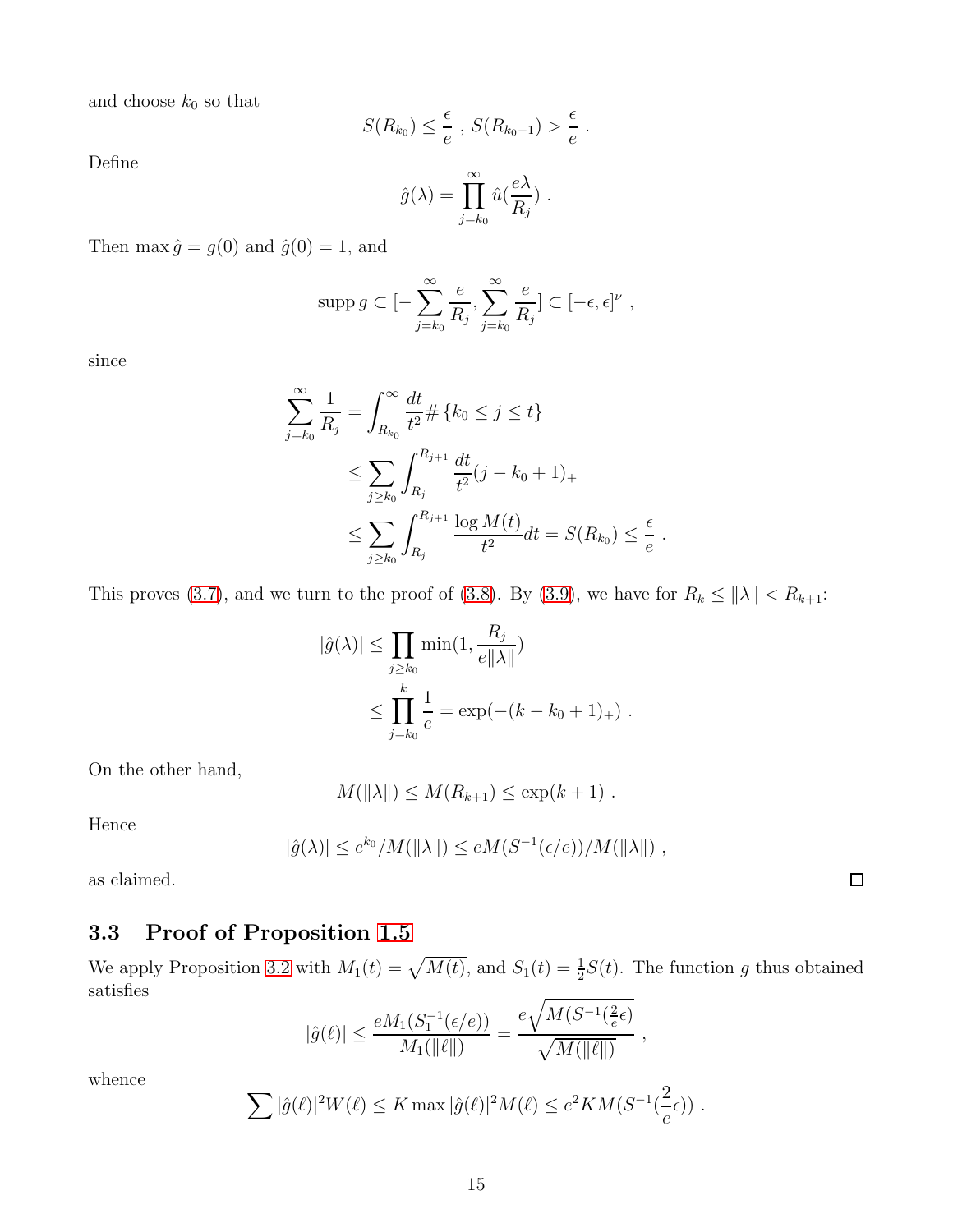On the other hand,

$$
|g(0)|^2 = \max_{\omega} |g(\omega)|^2 \ge \left[\frac{1}{(2\epsilon)^{\nu}} \int g(\omega) d\omega\right]^2 = \frac{1}{(2\epsilon)^{2\nu}}.
$$

Thus by Lemma [3.1](#page-12-1)

$$
\mathbf{V}(\epsilon) \ge \frac{1}{e^{2}2^{2\nu}K\epsilon^{2\nu}M(S^{-1}(\frac{2}{e}\epsilon))},
$$

as claimed.

Acknowledgements. Parts of this work were completed while the authors enjoyed the hospitality of the Isaac Newton Institute, the Weizmann Institute of Science, and the Mittag-Leffler Institute. SS is supported in part by the European Research Council starting grant 639305 (SPEC-TRUM) and by a Royal Society Wolfson Research Merit Award.

We are grateful to Olga Izyumtseva for helpful comments, and particularly for bringing the works [\[Cuz77,](#page-16-18) [CD82\]](#page-16-17) to our attention.

# References

- <span id="page-15-7"></span>[Aiz94] M. Aizenman, Localization at weak disorder: some elementary bounds, Rev. Math. Phys. 6 (1994), 1163– 1182. ↑3
- <span id="page-15-11"></span><span id="page-15-10"></span><span id="page-15-9"></span><span id="page-15-8"></span><span id="page-15-6"></span><span id="page-15-0"></span>[ASFH01] M. Aizenman, J. H. Schenker, R.M. Friedrich, and D. Hundertmark, Finite-volume fractional-moment criteria for Anderson localization, Commun. Math. Phys.  $224$  (2001), 219–253. †3
	- [AW15] Michael Aizenman and Simone Warzel, Random operators, Graduate Studies in Mathematics, vol. 168, American Mathematical Society, Providence, RI, 2015. Disorder effects on quantum spectra and dynamics. MR3364516 ↑3, 11, 12
	- [Ban46] T. Bang, Om quasi-analytiske Funktioner, 1946, Thesis. ↑14
	- [BLS83] J. Bellissard, R. Lima, and E. Scoppola, *Localization in v-dimensional incommensurate structures*, Commun. Math. Phys. <sup>88</sup> (1983), 465–477. <sup>↑</sup>1, 2
	- [BV10] Victor Beresnevich and Sanju Velani, Classical metric Diophantine approximation revisited: the Khintchine-Groshev theorem, Int. Math. Res. Not. IMRN 1 (2010), 69–86, DOI 10.1093/imrn/rnp119. MR2576284 ↑2
	- [Ber68] Ju. M. Berezans'kiĭ, *Expansions in eigenfunctions of selfadjoint operators*, Translated from the Russian by R. Bolstein, J. M. Danskin, J. Rovnyak and L. Shulman. Translations of Mathematical Monographs, Vol. 17, American Mathematical Society, Providence, R.I., 1968. MR0222718 ↑7
	- [Bou05] J. Bourgain, *Green's function estimates for lattice Schrödinger operators and applications.*, Vol. 158, Princeton University Press, Princeton, NJ, 2005. ↑1
	- [Bou07] Jean Bourgain, Anderson localization for quasi-periodic lattice Schrödinger operators on  $\mathbb{Z}^d$ , d arbitrary, Geom. Funct. Anal. 17 (2007), no. 3, 682–706, DOI 10.1007/s00039-007-0610-2. MR2346272 ↑2
	- [BG00] J. Bourgain and M. Goldstein, On nonperturbative localization with quasiperiodic potentials, Annals of Math. <sup>152</sup> (2000), no. 3, 835–879. <sup>↑</sup><sup>1</sup>
	- [BGS01] J. Bourgain, M. Goldstein, and W. Schlag, Anderson localization for Schrödinger operators on  $\mathbb Z$  with potential generated by skew-shift, Commun. Math. Phys. 220 (2001), 583–621.  $\uparrow$ 2
- <span id="page-15-5"></span><span id="page-15-4"></span><span id="page-15-3"></span><span id="page-15-2"></span><span id="page-15-1"></span>[BGS02] Jean Bourgain, Michael Goldstein, and Wilhelm Schlag, Anderson localization for Schrödinger operators on  $\mathbb{Z}^2$  with quasi-periodic potential, Acta Math. 188 (2002), no. 1, 41-86, DOI 10.1007/BF02392795. MR1947458 ↑2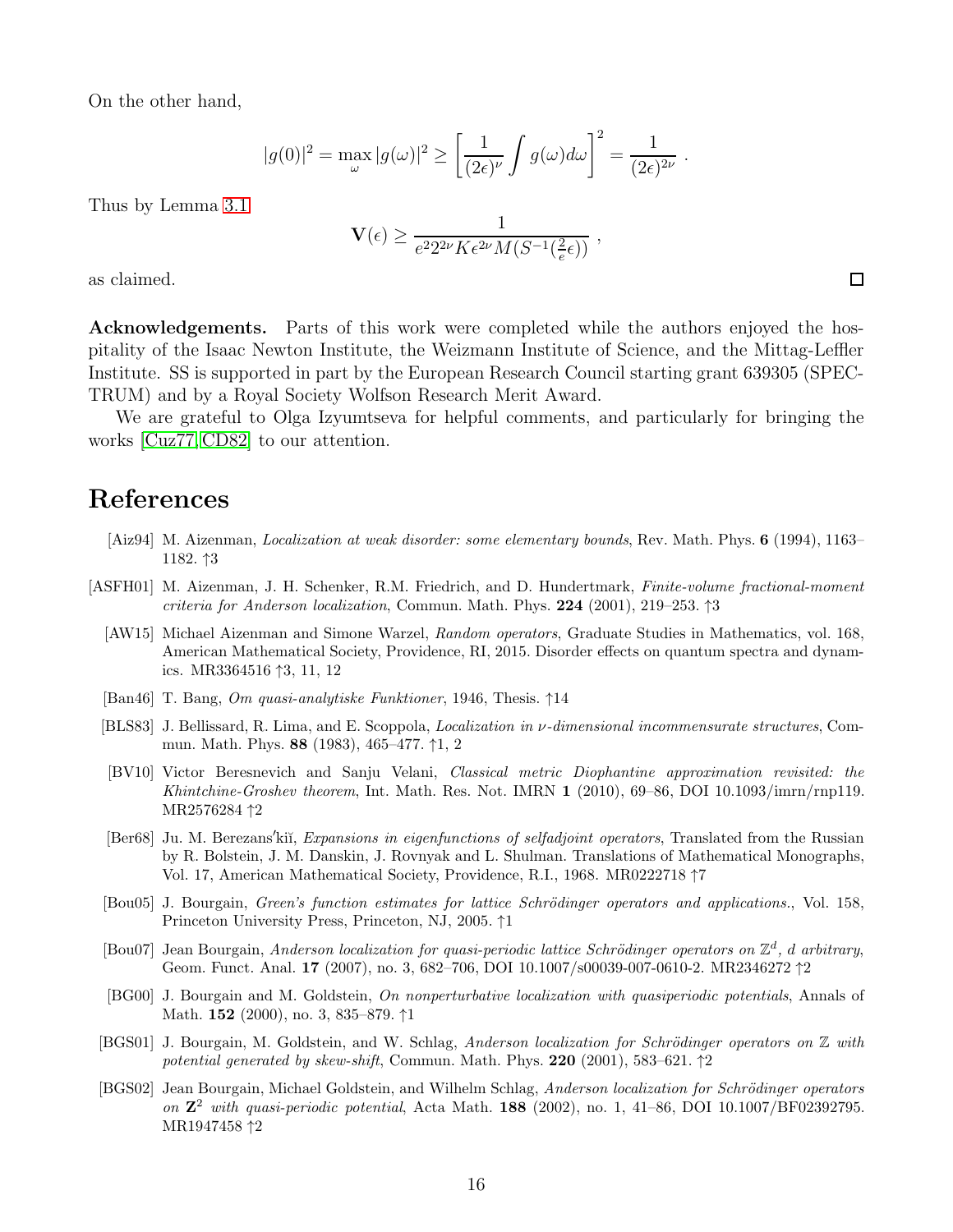- <span id="page-16-13"></span>[Cha07] J. Chan, Method of variations of potential of quasi-periodic Schrödinger equations, Geom. Funct. Anal. <sup>17</sup> (2007), 1416–1478. <sup>↑</sup><sup>2</sup>
- <span id="page-16-11"></span>[Chu11] V. Chulaevsky, Anderson localization for generic deterministic potentials, J. Funct. Anal. 262 (2011), 1230–1250. ↑2, 5
- <span id="page-16-12"></span>[Chu14] V. Chulaevsky, Uniform Anderson localization, unimodal eigenstates and simple spectra in a class of "haarsch" deterministic potentials, J. Funct. Anal.  $267$  (2014), 4280-4320.  $\uparrow$ 2, 3, 5
- <span id="page-16-8"></span>[Cra83] Walter Craig, *Pure point spectrum for discrete almost periodic Schrödinger operators*, Comm. Math. Phys. <sup>88</sup> (1983), no. 1, 113–131. MR691202 <sup>↑</sup><sup>2</sup>
- <span id="page-16-18"></span>[Cuz77] Jack Cuzick, A lower bound for the prediction error of stationary Gaussian processes, Indiana Univ. Math. J. <sup>26</sup> (1977), no. 3, 577–584, DOI 10.1512/iumj.1977.26.26045. MR0438452 <sup>↑</sup>4, 16
- <span id="page-16-17"></span>[CD82] Jack Cuzick and Johannes P. DuPreez, Joint continuity of Gaussian local times, Ann. Probab. 10 (1982), no. 3, 810–817. MR659550 ↑4, 16
- <span id="page-16-16"></span>[DM76] H. Dym and H. P. McKean, Gaussian processes, function theory, and the inverse spectral problem, Probability and Mathematical Statistics, vol. 31, Academic Press, New York-London, 1976. ↑4, 13
- <span id="page-16-0"></span>[FP84] A. Figotin and L. Pastur, An exactly solvable model of a multidimensional incommensurate structure, Commun. Math. Phys. <sup>95</sup> (1984), 401–425. <sup>↑</sup><sup>1</sup>
- <span id="page-16-19"></span><span id="page-16-2"></span>[FGP84] S. Fishman, D. Grempel, and R. Prange, Localization in a d-dimensional incommensurate structure, Phys. Rev. B 194 (1984), 4272–4276. <sup>↑</sup><sup>1</sup>
	- [FS83] Jürg Fröhlich and Thomas Spencer, Absence of diffusion in the Anderson tight binding model for large disorder or low energy, Comm. Math. Phys. 88 (1983), no. 2, 151–184. MR696803 ↑5
- <span id="page-16-3"></span>[FSW90] J. Fröhlich, T. Spencer, and P. Wittwer, Localization for a class of one dimensional quasi-periodic Schrödinger operators, Commun. Math. Phys. 132 (1990), 5–25.  $\uparrow$ 1
- <span id="page-16-14"></span>[Gro38] A. Groshev, A theorem on a system of linear forms, Doklady Akademii Nauk SSSR 19 (1938), 151–152. ↑2
- <span id="page-16-21"></span>[Hör03] L. Hörmander, The analysis of linear partial differential operators. I., Distribution theory and Fourier analysis, Springer-Verlag, Berlin, 2003. ↑14
- <span id="page-16-4"></span>[Jit94] Svetlana Ya. Jitomirskaya, Anderson localization for the almost Mathieu equation: a nonperturbative proof, Comm. Math. Phys. 165 (1994), no. 1, 49–57. MR1298941 ↑1
- <span id="page-16-5"></span>[Jit95]  $\_\_\_\_\$ , Anderson localization for the almost Mathieu equation. II. Point spectrum for  $\lambda > 2$ , Comm. Math. Phys. <sup>168</sup> (1995), no. 3, 563–570. MR1328253 <sup>↑</sup><sup>1</sup>
- <span id="page-16-1"></span>[JK19] Svetlana Jitomirskaya and Ilya Kachkovskiy, All couplings localization for quasiperiodic operators with monotone potentials, J. Eur. Math. Soc. (JEMS) 21 (2019), no. 3, 777-795, DOI 10.4171/JEMS/850. MR3908765 ↑1
- <span id="page-16-9"></span>[JLS20] S. Jitomirskaya, W. Liu, and Y. Shi, Anderson localization for multi-frequency quasi-periodic operators on  $\mathbb{Z}^d$ , Geom. Funct. Anal., posted on 2020, DOI 10.1007/s00039-020-00530-8.  $\uparrow$ 2
- <span id="page-16-20"></span>[Kar52] K. Karhunen, *Zur Interpolation von stationären zufälligen Funktionen*, Ann. Acad. Sci. Fennicae Ser. A. I. Math.-Phys. <sup>4</sup> (1952), 142. <sup>↑</sup><sup>13</sup>
- <span id="page-16-10"></span>[KS19] Yulia Karpeshina and Roman Shterenberg, *Extended states for the Schrödinger operator with quasi*periodic potential in dimension two, Mem. Amer. Math. Soc.  $258$  (2019), no. 1239, v+139. MR3915585 ↑2
- <span id="page-16-6"></span>[Kle05] S. Klein, Anderson localization for the discrete one-dimensional quasi-periodic Schrödinger operator with potential defined by a Gevrey-class function, J. Funct. Anal. 4 (2005), no. 2, 255–292.  $\uparrow$ 2
- <span id="page-16-7"></span>[Kle14] , Localization for quasiperiodic Schrödinger operators with multivariable Gevrey potential functions, J. Spectr. Theory <sup>4</sup> (2014), no. 2, 431–484. <sup>↑</sup><sup>2</sup>
- <span id="page-16-15"></span>[KM06] A. Klein and S. Molchanov, *Simplicity of eigenvalues in the Anderson model*, J. Stat. Phys. 122 (2006), no. 1, 95–99. ↑3